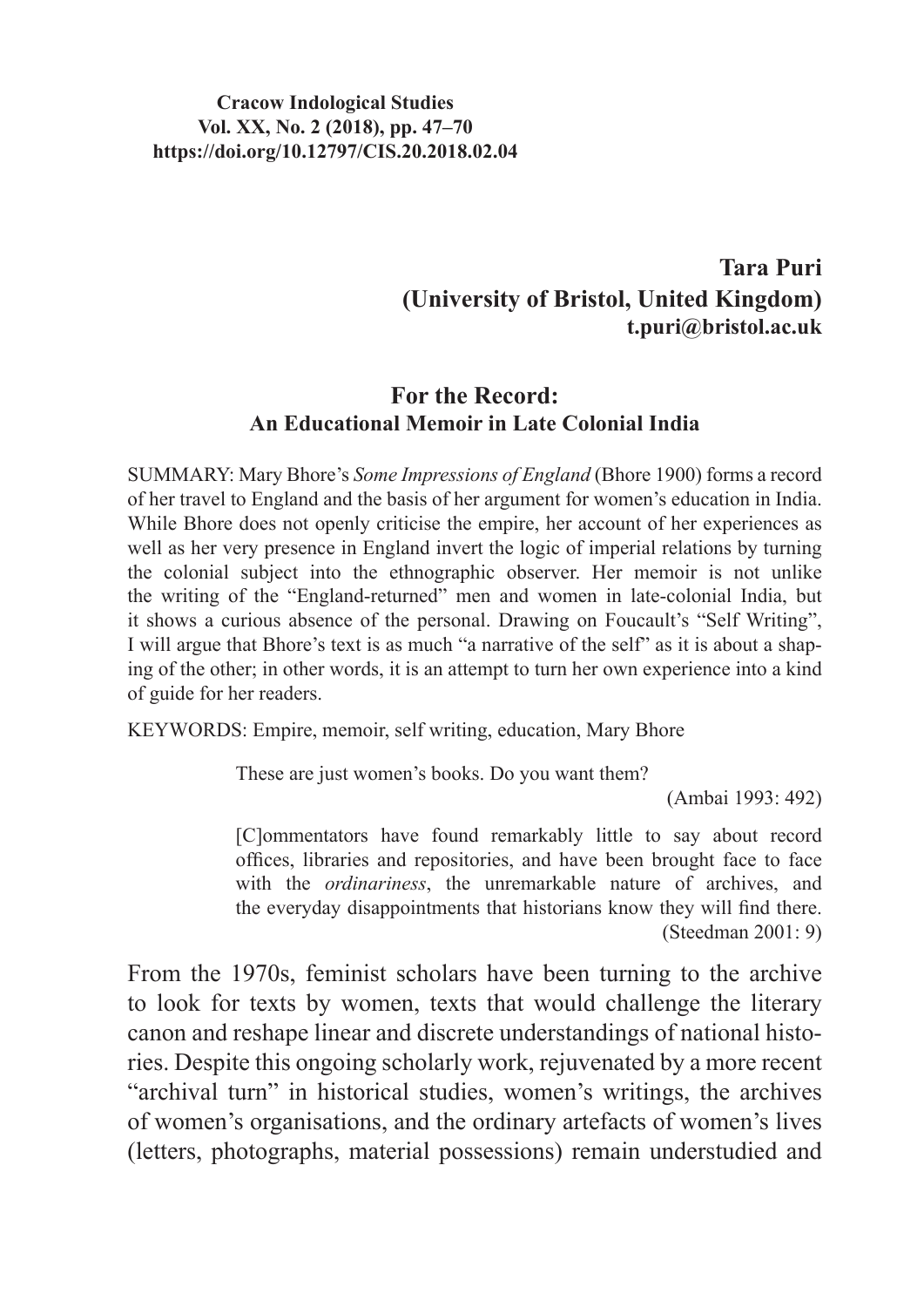therefore underrepresented in narratives of empire. Scholars like Tanika Sarkar, Antoinette Burton and Geraldine Forbes have been working towards restoring some of these forgotten texts into the history of latecolonial India, and more recent publications have added to this growing body of research (Nijhawan 2013; Malhotra and Lambert-Hurley 2015). My essay focuses on one such forgotten text, written by a woman who herself is nearly forgotten, published at the turn of the century: Mary Bhore's *Some Impressions of England* (Bhore 1900).<sup>1</sup>

This is a slim publication that chronicles the period from 1898 to 1900, when Bhore was a student at Somerville College, at the University of Oxford. I will analyse the text both as the representation of a colonial encounter and as a colonial encounter in itself, for it crystallises a moment where the writer is as much the observer as she is the observed colonial exotic subject. The article will show how this text presents not only a negotiation of empire more broadly, but also a negotiation of Bhore's own imperial subjectivity at a time when it is put under pressure and scrutiny. Located at the very heart of the British empire, this account of Bhore's experiences in England provides evidence of how "imperial power was staged at home" (Burton 1998: 1). In relating her experiences, Bhore challenges imperial power relations even when she avoids open criticism; this is not particularly surprising, given the context of both when it was written and the audience it was written for. The critique then takes subtle forms and is evident partly in the fact that this encounter subverts the usual pattern of such interactions by taking place not in some far-flung territory of the empire but in its centre, and partly in the fact that this time it is the Indian subject turning an ethnographic eye on the colonial master. Building on this, my argument will consider Bhore's *Impressions* as self writing, drawing in particular on Foucault's use of the term, and concluding that Bhore's memoir is

Mary Bhore's name is alternatively spelled as Mary Bhor and Marie Bhor in various documents and in references made by scholars. However, for the sake of consistency and greater accuracy, I will keep the spelling used on the front cover of *Some Impressions of England*.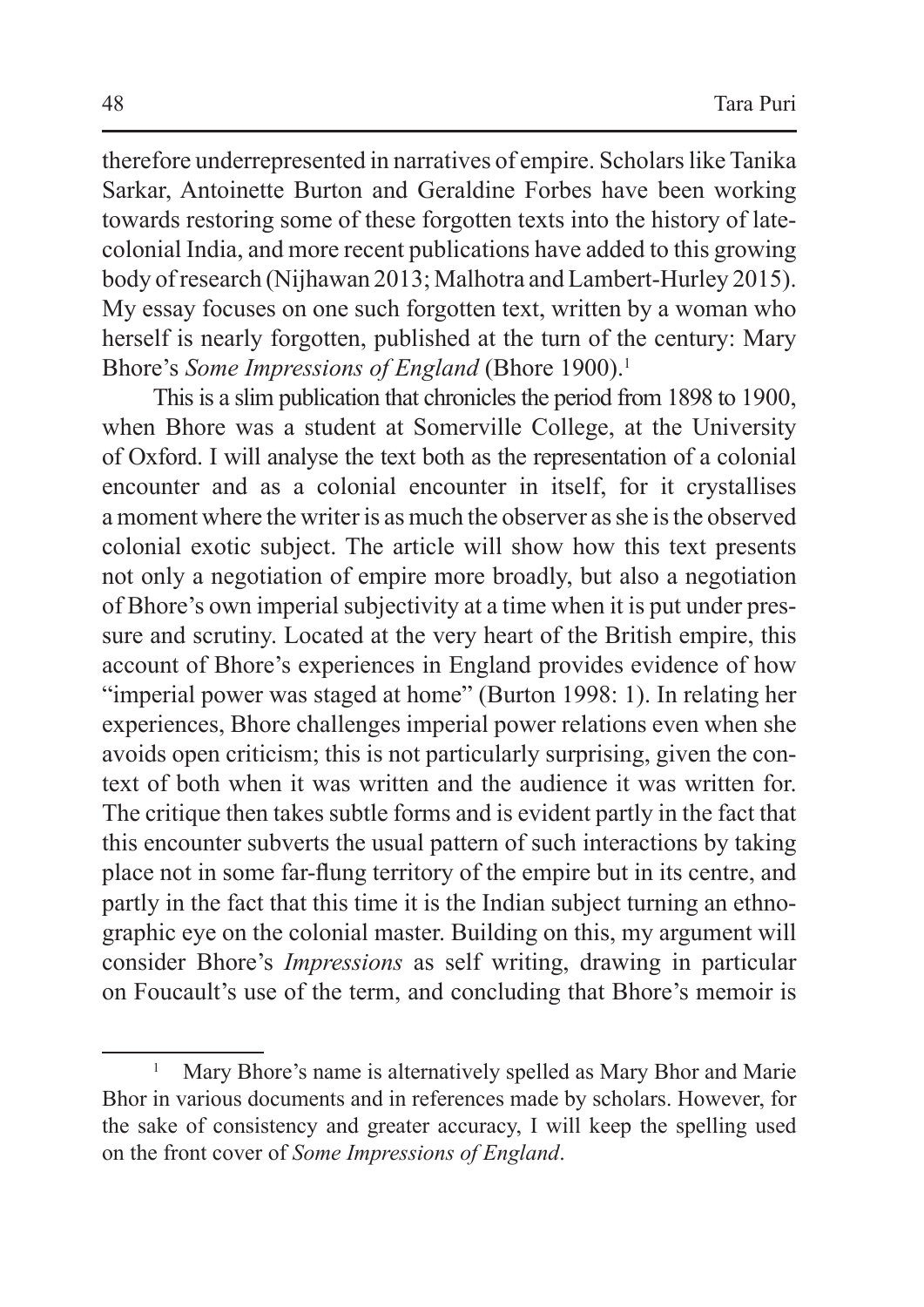as much "a narrative of the self" as it is about a shaping of the other; in other words, it is an attempt to turn her own experience into a kind of guide for her readers. This form of writing becomes particularly relevant when thinking about writing from the empire for it expands the possibilities of how texts based on lived experiences but rejecting an autobiographical interiority might be read. Approaching Bhore's text in this way then supplements Burton's argument about colonial encounters "at home", by turning inside out conventional understandings of autobiographical writing as well as the persona of the autobiographer.

In her formative study, Anjali Arondekar turned to the colonial archive in her attempt to recover the recursive traces of sexuality, noting the importance of archival aporia as well as the politics of archival presence (Arondekar 2009). This attempt to retrieve Bhore and her writing deals with similar questions of presence and absence, and the politics of representation: who gets forgotten and why? Who remains silent and who is allowed speech? In my analysis of Bhore's *Impressions of England*, I hope to do justice to both what she herself is attempting to record (of herself, of her experiences, but also of her readers) and to bring her writing into the record of Indian history at the turn of the century.

## **Looking for Mary Bhore (1865?–1913)**

Mary Bhore was the daughter of Rao Saheb Ramji Gangaji Bhore, a second-generation Christian. Ramji Gangaji Bhore was born a highcaste Hindu, converting to Christianity as a young man in 1846 (American Marathi Mission 1882: 60).<sup>2</sup> It may be assumed that he became increasingly important in the Christian community in Maharashtra, and particularly Bombay, for he was conferred the title of "Rao Saheb" in 1888 "as a personal distinction" (Lethbridge 1893: 450). Anagol

<sup>2</sup> The precise details of Mary Bhore's life and family history are difficult to find and verify, so this attempt at a biography is necessarily patchy; I have noted my sources and tried to cross-check them where possible.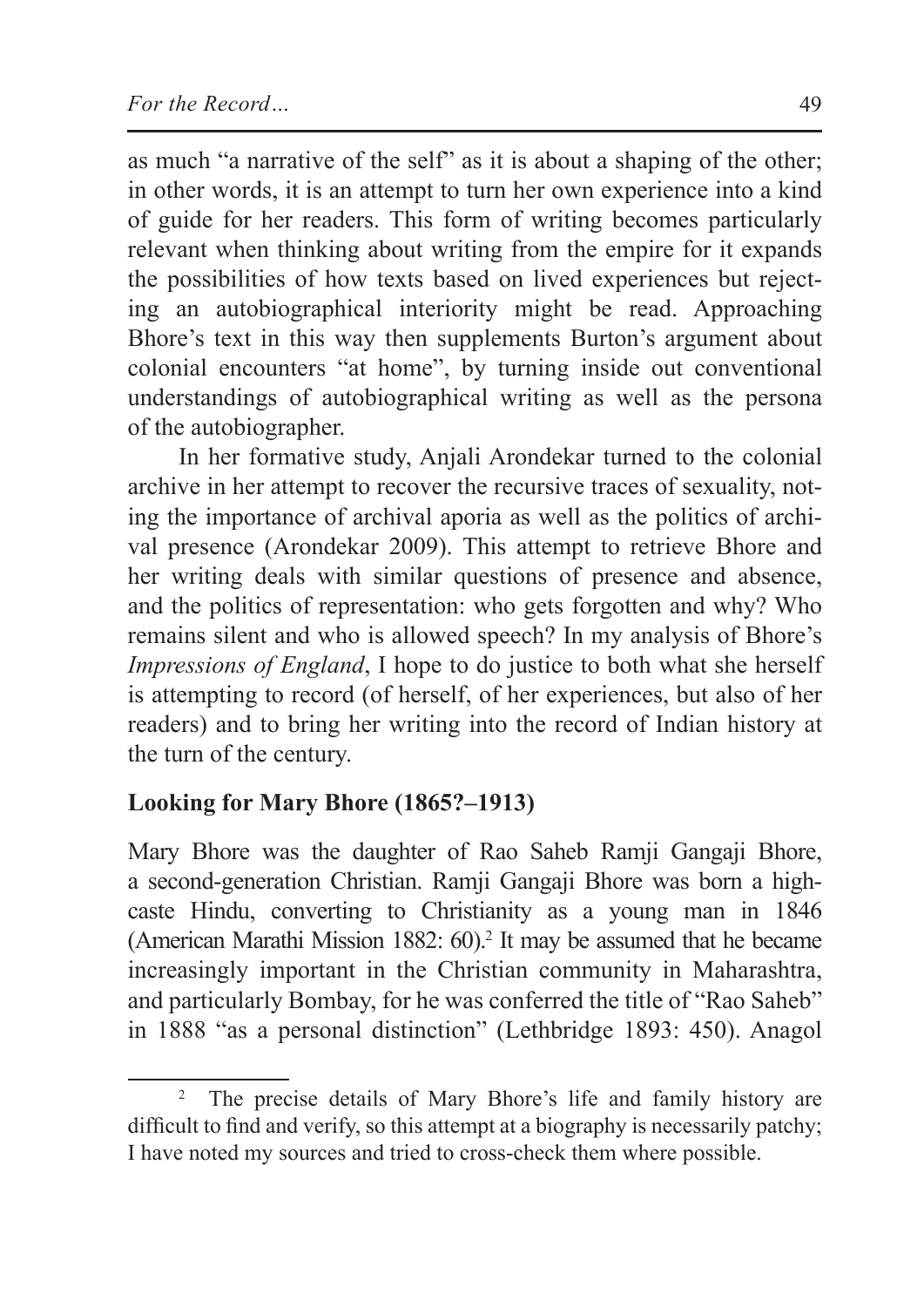

Fig. 1. Portrait of 'Miss Marie Bhor, Hon. Representative for India', ca. 1900, photographer unknown, black-and-white photograph (from *Lady's Pictorial*).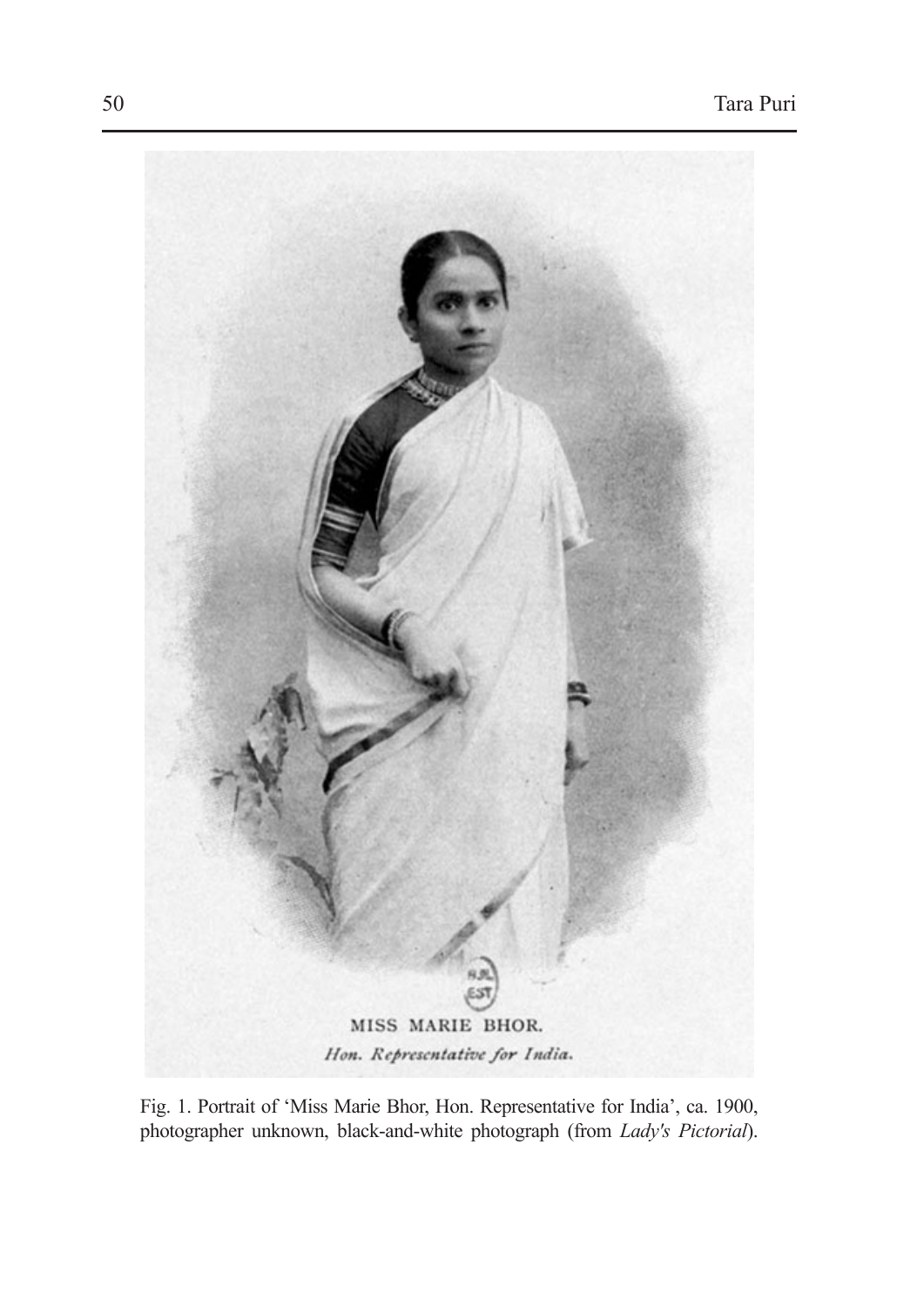notes in her short biographical sketch of Mary Bhore that she benefited from the English education she had received as a young girl, as well as the relatively liberal background provided by her parents. "In the 1890s, she held a highly paid appointment as the governess to the princesses of Baroda" (Anagol 2005: 234), and in 1898, Bhore travelled to England for further study. She enrolled as a student in the Michaelmas Term of 1898 at Somerville College, University of Oxford, to study English Literature and remained there for one year. She then went to London for a short period to study kindergarten methods at the Fröebel Training College, which provided teacher training in Friedrich Fröebel's reformed educational methods that emphasised holistic development and play.<sup>3</sup>

In 1900, upon returning to India, on the invitation of the Friends' Liberal Association of Poona, Bhore gave a lecture on her experience of England, which was subsequently transcribed and published as the text now available to us as *Some Impressions of England*. It was also published in serial form in the *Indian Ladies' Magazine*  from January 1902. This was an English-language women's magazine founded in 1901 and edited by Kamala Satthianadhan. Explicitly targeting a readership composed of a small group of elite Indian women who were fluent in English and European women who were interested in Indian women's issues, its stated aim was to "serve as an effective link between European ladies and their Indian sisters' ("Introduction",  $ILM$  1901a: 2).<sup>4</sup> Bhore was in the position to be asked to deliver this lecture because of her role as the First Assistant of the Poona High School for Native Girls, and the *Indian Ladies' Magazine* describes her as a "well-known Indian Lady educationist"

<sup>&</sup>lt;sup>3</sup> Ann Taylor Allen provides an account of Fröbel's methodology, as well as the relationship between early twentieth-century feminism and the kindergarten movement more broadly, noting that it was Fröbel who "reconfigured kindergarten teaching […] as a female mission" (Allen 2017: 2).

<sup>4</sup> For more on the *Indian Ladies' Magazine* as well as the larger network of women's magazines in the period, see Puri forthcoming.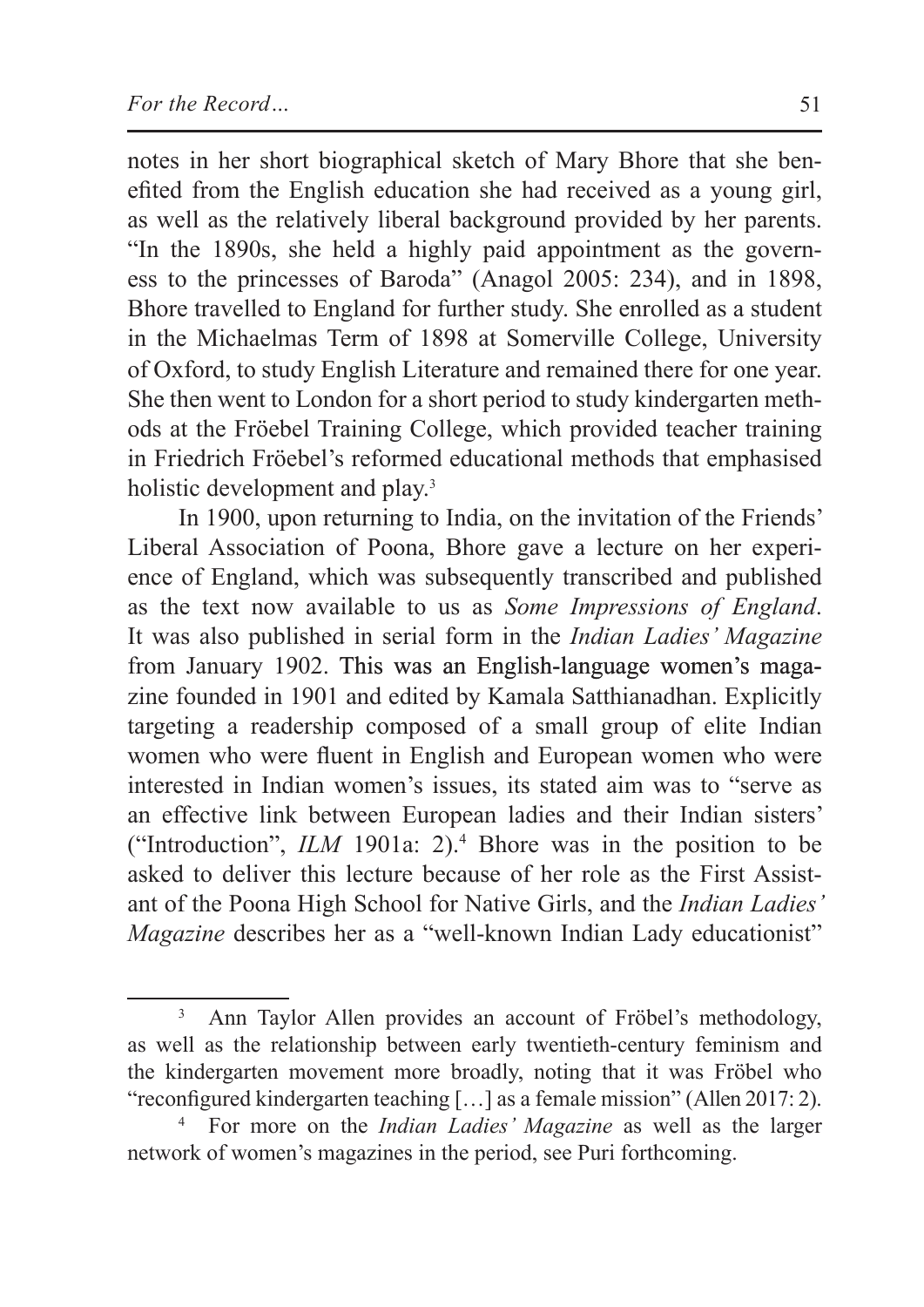(*ILM* 1901b: 149). Over the following years, she went on to become the Directress of Female Education in Baroda and head of the Female Training College at Poona (Burton 1998: 226).<sup>5</sup>

The fact that this lecture was delivered in English and later serialised in the *Indian Ladies' Magazine* suggests something about Bhore's intended audience. The early pages of *Impressions* note that this was an audience that met every Saturday to "listen to the disquisitions of the most distinguishedmen in the Presidency" and so her "talk"would be "something simpler and lighter" (Bhore 1900: 1). While she stipulates that her focus will be the "social life of the English, the Education of the Women, and their influence on the life of the nation" (Bhore 1900: 2), it is clear from her justification—this is what interested her most "as a woman" (ibid.)—that this is an audience formed mostly of men, used to listening to monologues by other men. In speaking to them about "women's issues", Bhore is then explicitly making a claim for the significance of these matters to larger public life. This is also likely to be an anglicised audience, as well as one that might have included British civil servants and their wives; in other words, an audience that would be strikingly similar to the community of readers that the *Indian Ladies' Magazine* was attempting to form in its pages.

Writing in English then becomes a means of speaking back to the imperial centre, to a wider audience of anglicised Indians and British residents, but it is also a choice that implicates Bhore in the creation of an anglicised persona. In some ways her Christianity allowed her a mobile subjectivity that could straddle her Indian identity as well as her sense of British subjecthood, both in India and in England. As Lahiri notes, it is this combination of Christianity and womanhood that allowed women like Bhore to receive the hospitality that she is so impressed by in England: "they were not perceived by the British establishment as representing a challenge, whereas Indian male

<sup>5</sup> See Barnita Bagchi's work on the history of education in India, especially the role of women educationists, for a broader context for understanding Bhore's position and career.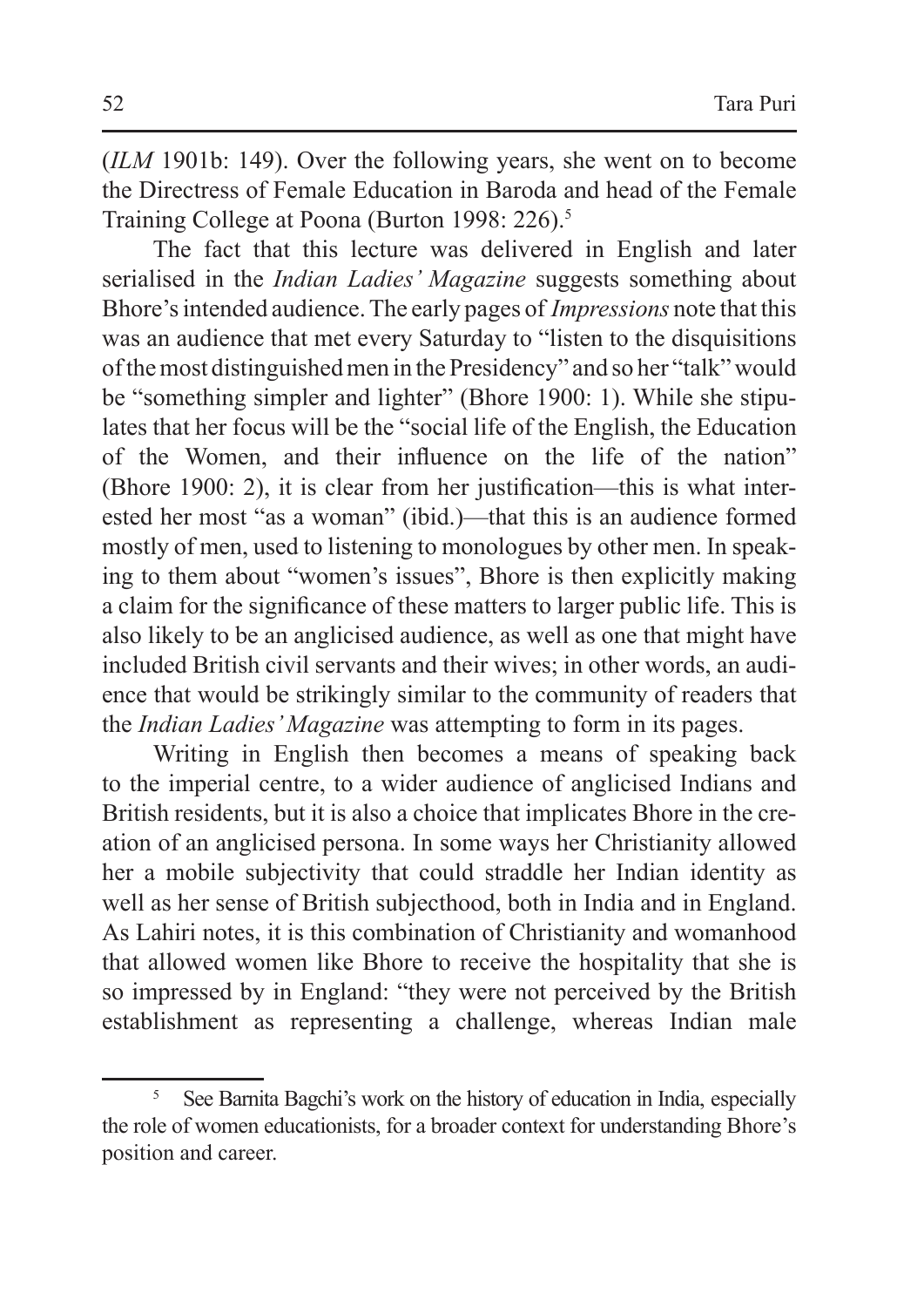students (specially in the twentieth century) were regarded as both a sexual and a political threat" (Lahiri 2000: 76). However, placing this choice of language in the context of the Bombay Presidency adds another layer of complexity. Meera Kosambi and Padma Anagol's work has shown the scope of women's writing in Marathi in the period, both in terms of genre and style as well as an increasingly politicised consciousness. Indeed, there are striking parallels between Bhore's *Impressions* and Pandita Ramabai's Marathi travel memoir about her three-year-long visit to the US. An activist for women's education and the improvement of the status of widows, Ramabai's *The Peoples of the United States* (1889) is a singular account of her unusual life. In introducing this text, Kosambi notes that her warm and friendly reception in the US was based on the fact that "[a]s an Englisheducated Christian, Ramabai was similar enough to be 'one of us'" but "her Brahmin mystique, dress, and diet, and her Sanskrit learning made her different enough to be exotic" (Kosambi 2002: 192). It is this combination, so akin to Bhore's experience, that allowed her to turn an ethnographic eye to American culture while maintaining a staunchly anti-British stance. It is likely that Bhore would have been familiar with Ramabai's work, and modeled herself in relation to her in some degree. But while writing in Marathi gave Ramabai a wider audience, she remained simultaneously an insider and an outsider: upper-caste, English educated, knowledgeable in Sanskrit and Sanskritised Hindu traditions, but a Christian convert. Both writers' bifurcated perspectives then result in dual loyalties, but for Bhore her colonial identity was as important as her Indianness. Her decision to write *Impressions*  in English is pragmatic, but also says something about her imperial subjectivity that chooses to express itself in the coloniser's language that she had mastered so well.

Besides this memoir of her life in England, Bhore also wrote a number of articles in Marathi and English on female education in India. Anagol argues that these articles were central to the birth and development of the women's press in Maharashtra, but Bhore went even further by offering encouragement and friendship to other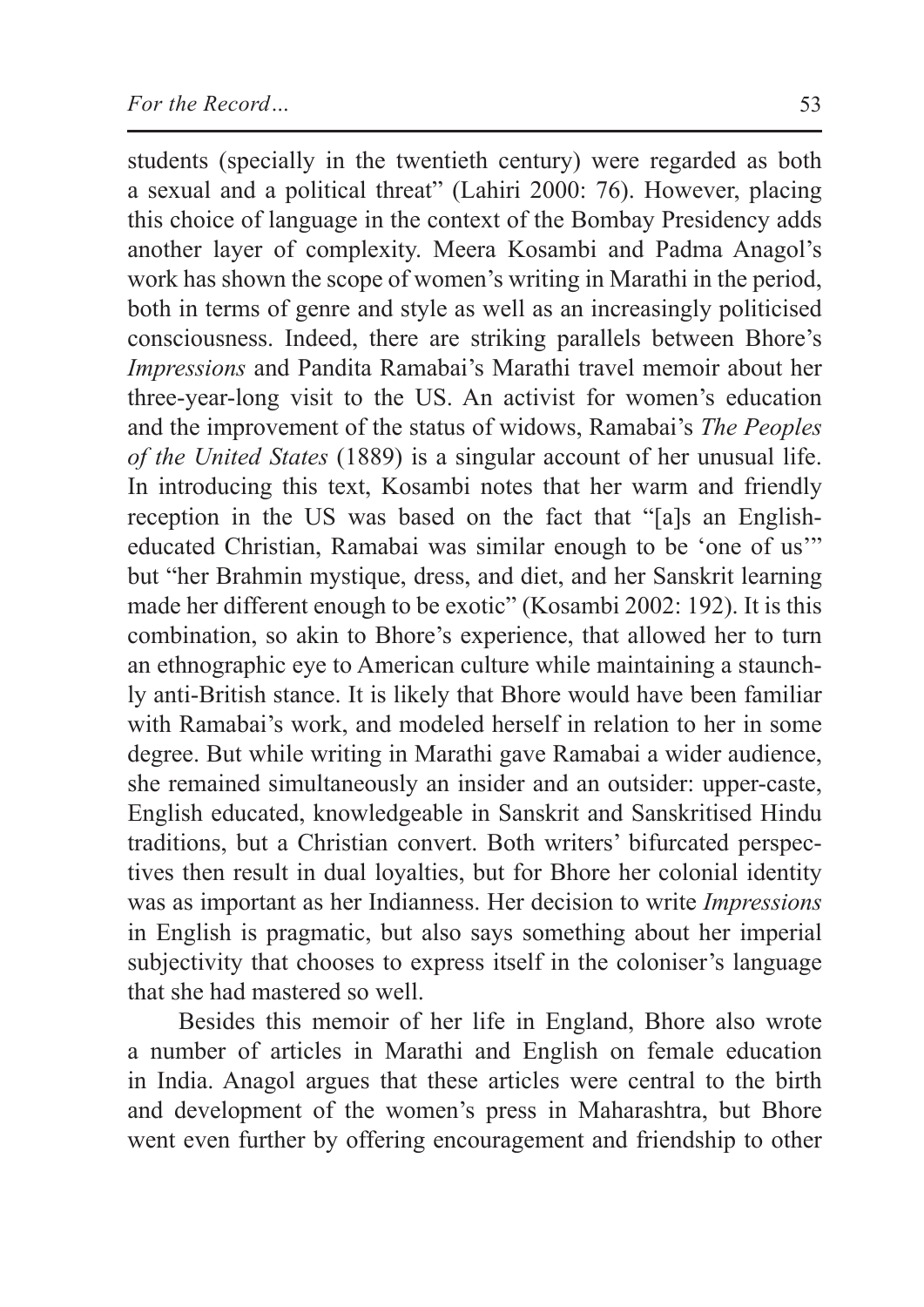women who were starting their writing careers by reviewing books, writing biographies of famous contemporary women, and establishing "interpersonal bonds comparable to those developed between British and American feminists during the early nineteenth-century feminist movements" (Anagol 2005: 103). Anagol also notes that Bhore wrote a novel in Marathi, *Pushpakarandak* ("Basket of Flowers: A Homily"), which was published in 1890. I have not been able to trace this text though it doesraise interesting questions about her choice to write fiction in Marathi rather than English, and her status as a bilingual writer.

In her career trajectory as an educationist, Bhore is not unlike the other "England-returned" young men and women who went to study at various institutions of higher education in Britain before returning to India. While Indians had been travelling to the imperial centre all through the nineteenth century, by the early twentieth century so much of this migration was led by the desire for educational attainment that the England-returned man had become an easy cliché. It is one such English-educated young man that Krupabai Satthianadhan mocksin her novel *Saguna: A Story of Native Christian Life* (1892) for his arrogance and affectation: "a dark-looking young man, dressed tightly in English clothes, very self-confident, and with an air of swagger which showed that he thought himself *somebody*" (Satthianadhan 1998: 82). On its publication, *Saguna* was immediately seized upon by contemporary reviewers as the first English novel written by an Indian woman and literary historians since have continued to repeat this hyperbolic claim.<sup>6</sup> Rooted in the context of Indian Christian communities and written rather self-consciously in English, it shows an unease with the protagonist's various overlapping identities: an Indian subject of the British

<sup>6</sup> This is reflected in Oxford University Press's 1998 scholarly edition of *Saguna*, edited by Chandani Lokugé, which changesthe subtitle from *A Story of Native Christian Life* to *The First Autobiographical Novel in English by an Indian Woman*. This renaming again emphasises this claim to be the "first" as well as the autobiographical nature of the novel which was not immediately apparent in the original title.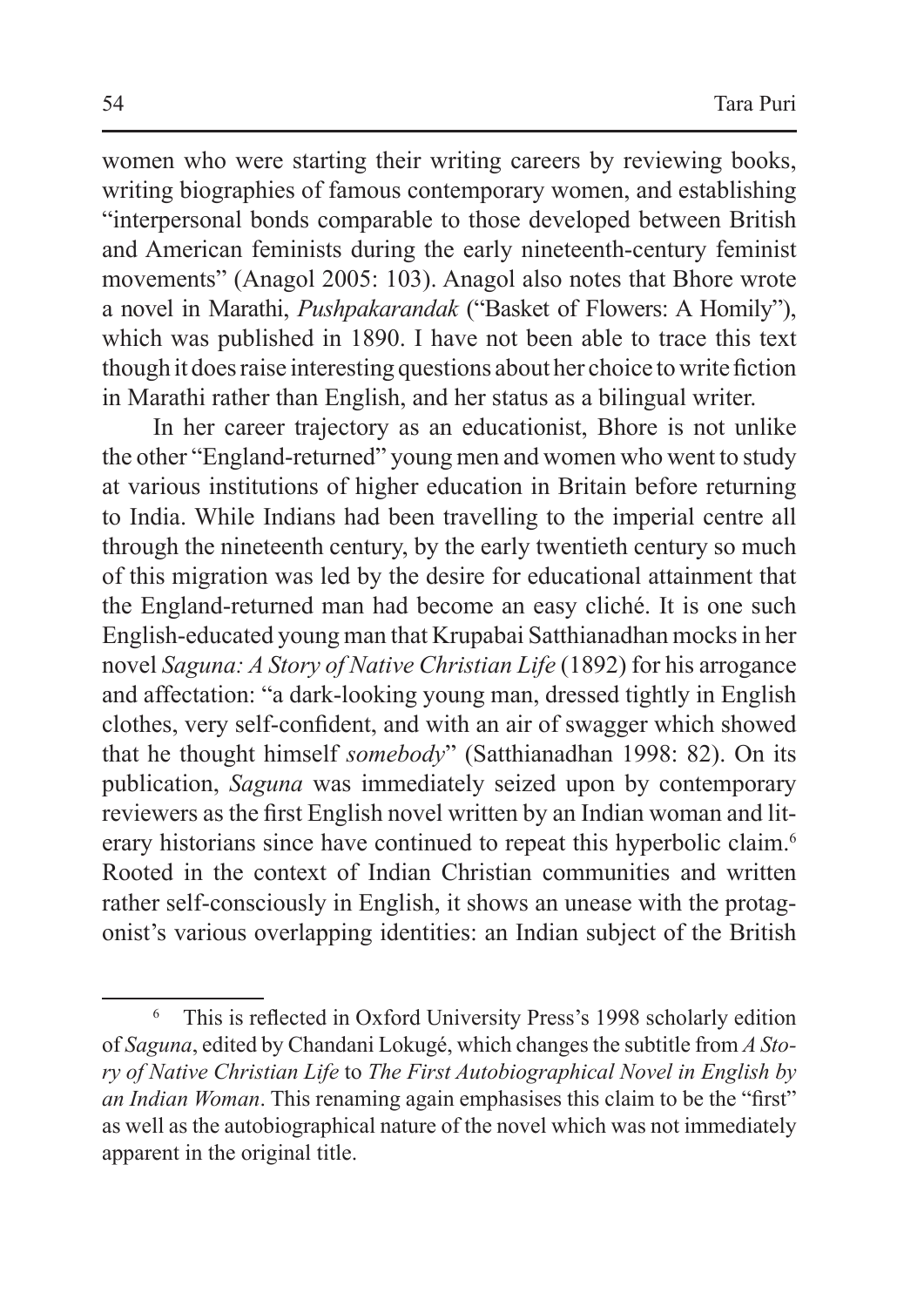empire, the Christian daughter of Hindu converts, a precocious and studious girl who yearns for a medical education in England. Satthianadhan's discomfort with the pattern of imperial engagement evinced by the description of the young man sits awkwardly alongside her heroine's aspiration for the same. Cruelly thwarted, Saguna marries instead of continuing her studies. Satthianadhan's depiction shows how the very inequality of opportunity between men and women testified to the fact that these were members of an increasingly influential elite who found their newly-acquired status rather advantageous on their return.

In her study of the England-returned, Sumita Mukherjee argues that "[t]heir prestige, their new outlook and their ability to interact with the British governing classes in India were instrumental in allowing them to assume positions of power and authority" (Mukherjee 2010: 3). This of course, as Mukherjee points out, is closely linked to Macaulay's minute of 1835 that declared the need for an English education as crucial in the creation of "a class of persons Indian in blood and colour, but English in tastes, in opinions, in morals and in intellect" (Macaulay 1920: 116). This education was thus meant to strengthen colonial hegemony and act as a further disciplinary mechanism by training "interpreters" between the British administrators and "the millions whom [they] govern" (Macaulay 1920: 116). We see the effects of this approach in the writing of many of the England-returned students, who frequently chronicled their travel in memoirs and autobiographies. The long and uncomfortable journeys that they had undertaken not only widened their range of experience but also situated them as subjects of a larger empire. A key function of these writings was to fashion their identity, asserting a confident sense of Indianness alongside a more carefully negotiated imperial subjectivity. But even more importantly, in writing these memoirs they could put on display a new self that was entirely "modern" (Mukherjee 2010: 6). The genre of the biography or the memoir, in the Indian context, was perfectly suited to this construction of modernity, and in many ways Bhore's travel to England follows this familiar pattern. However, the fact of her gender differentiated her in important ways, and I will return to this later.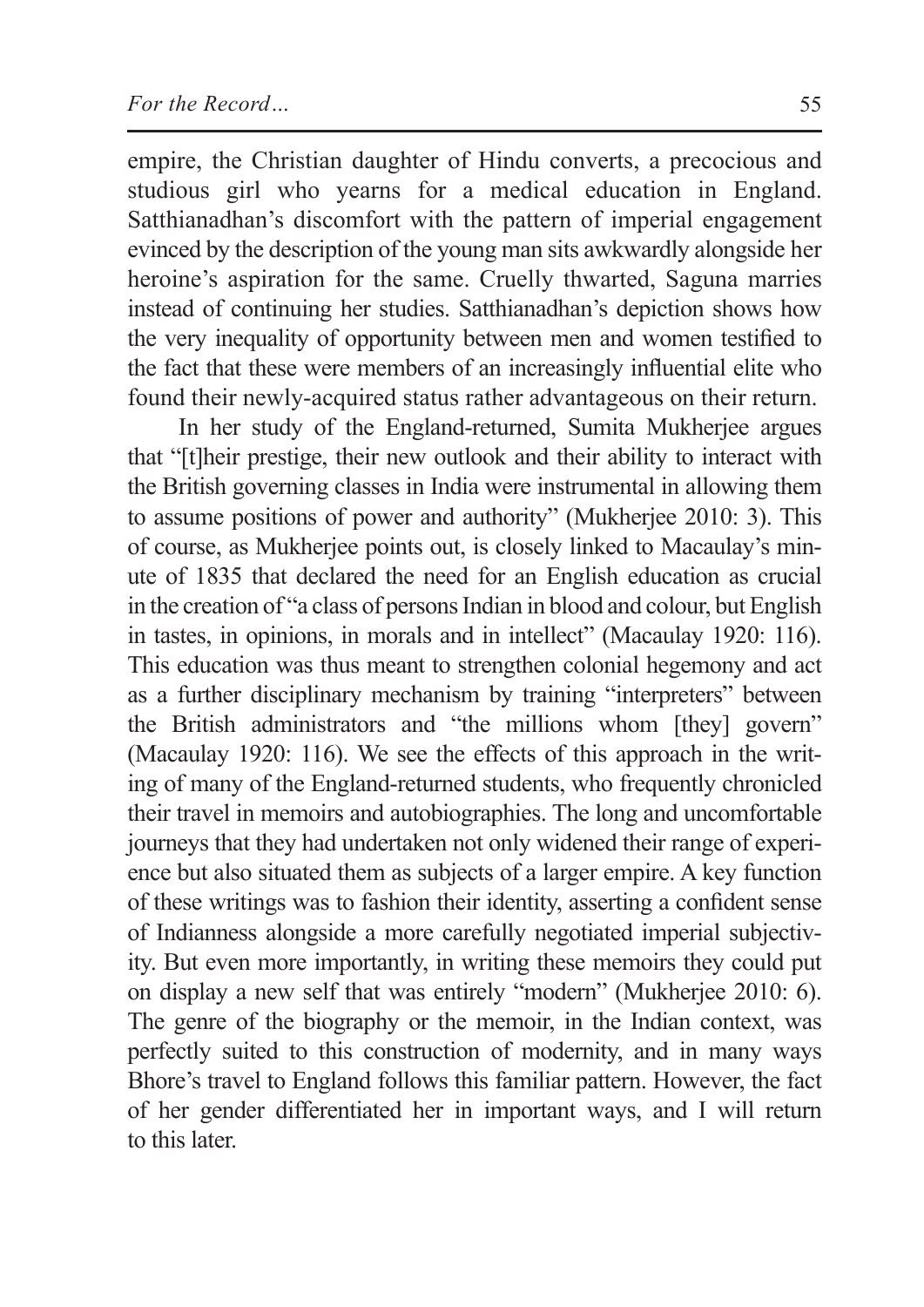#### **The politics of representation**

While *Some Impressions of England* remains a textual record of Bhore's colonial encounter, it is important to remember that imperial ideologies are negotiated not just in imagined spaces but also in actual physical sites. Bhore's presence in England has left few traces, but we can still spy her in records of council proceedings and women's magazines. A remarkable experience that she leaves out of her memoir is her attendance at the meeting of the International Council of Women (ICW), held in London in July 1899. Founded in Washington D.C. in 1888, this was a large international organisation working for women's rights. While Flora Annie Steel attended the meeting as the Acting Vice-President for India, the report of the proceedings lists "Miss Marie Bhor" as an honorary representative for India.7 The report also notes that around ten Indian women who were then present in London had been invited to attend the meeting "as silent representatives of the great numbers of their countrywomen" (ICW Report 1900: 33). This silencing of the Indian women, even as they are meant to be represented, continues when the President of the council, the Countess of Aberdeen, calls upon "Mrs F.A. Steel to speak for the women of India, who were represented on the platform by Miss Marie Bhor, a Parsee lady now studying at Oxford, and several other Indian ladies in native dress, who had been brought together for the occasion by the kind assistance of Miss Manning" (*ibid.*: 71).<sup>8</sup> Though Bhore was perfectly capable of speaking at the meeting, she

Steel was a prominent and prolific writer who spent twenty-two years in India as the wife of an Indian Civil Service officer, and became deeply involved in various enterprises for Indian women's education. As Tim Allender notes, though Steel was genuinely interested in the lives of Indian women, in her writing and particularly in the guide book she wrote with Grace Gardiner, *The Complete Indian Housekeeper and Cook* (1888), her manner was both "emotionally remote and racially separate" (Allender 2016: 1).

<sup>8</sup> Elizabeth Adelaide Manning was closely involved in the setting up of the London branch of the National Indian Association, and became its Honorary Secretary in 1877 as well as the editor of its journal.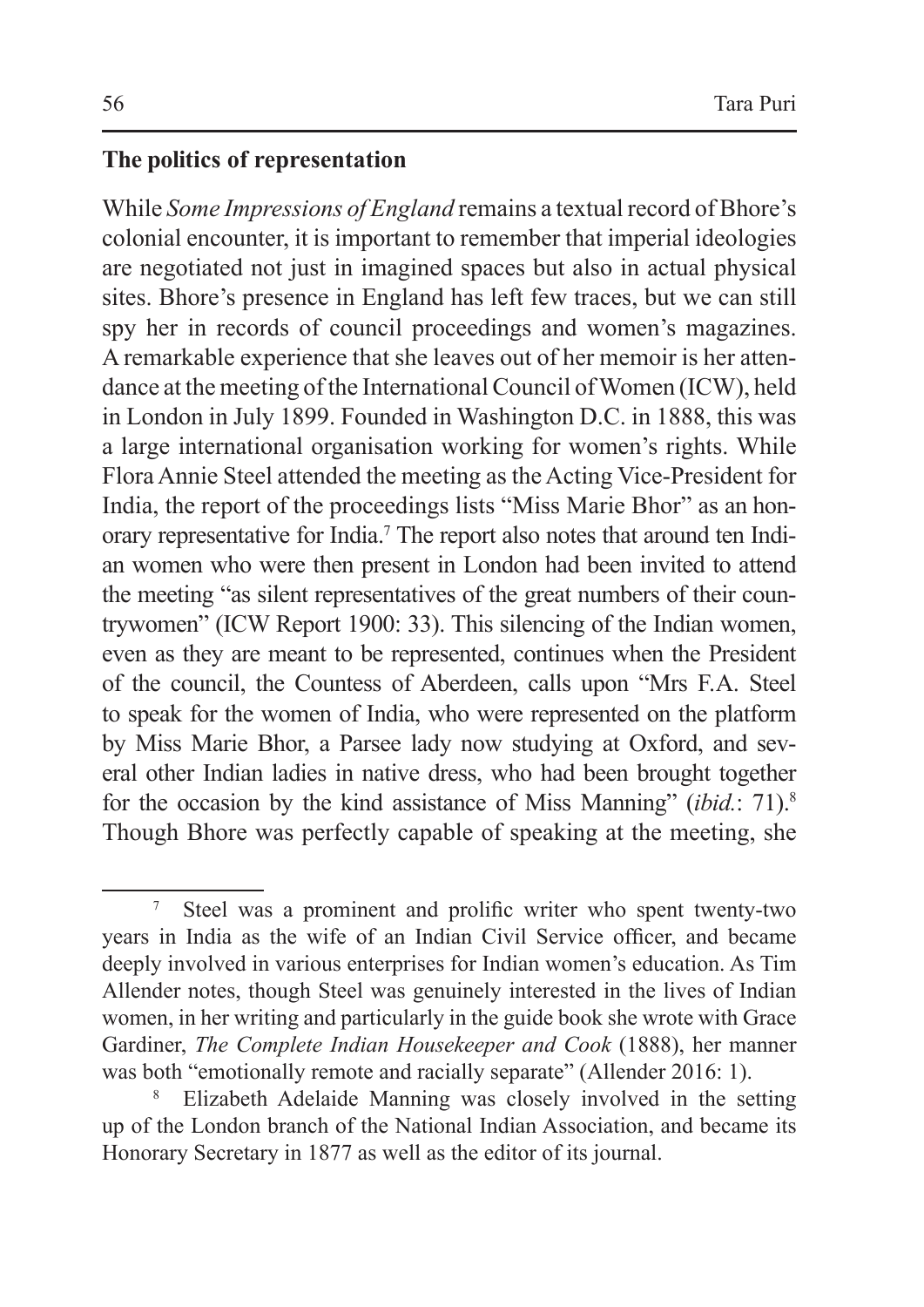and her fellow Indian women receded into mere stage decoration in their unusual native dress. Misidentified as a "Parsee Lady", her role, and that of the other unnamed Indian women, is to give legitimacy to the proceedings taking place in their name and add an element of novelty to the event. Indeed, Steel shows no hesitancy in speaking at length, despite repeating the well-worn caveat of being only a woman, and her manner remains supremely imperial.

As Ralph Crane and Radhika Mohan point out, Steel's feminism is "tinged with imperial elitism" and "her sense of authority over Indian women is taken for granted" (Crane and Mohan 2013: 48). The tension between a "vision of international female equality and imperial suffragism" (Burton 1994: 194) in the outlook of British suffragists frequently led to the marginalisation of native women, with this being "an unusually personal, as opposed to a textual, example of this kind of silencing" (Burton 1994: 195). While Burton tries to recuperate Bhore, noting how she had probably given a speech at the congress, was presented to the queen in connection with the ICW festivities, and sang at National Indian Association soirees (Burton 1994: 195), this moment of speechlessness is worth remembering. The woman who emerges from Bhore's writing is thoughtful, intelligent and articulate, and recounts experiences that encourage these qualities in her. This particular incident then feels anomalous, sitting uneasily besides the picture of social interactions she paints in *Impressions*.

At the same time, this is not an example of complete erasure, and Bhore remerges from this silencing in a memorable photographic portrait included in the proceedings (Fig. 1). Reprinted from *Lady's Pictorial*, it is a photograph of a young woman in modest dress but with a gaze that looks directly at the camera.<sup>9</sup> She wears little jewellery besides the bangles on both hands and her hair is closely combed back. This stark simplicity is mirrored in the plain, pale sari with its thin border and the demure blouse. This is an image of the modern

<sup>9</sup> The *Lady's Pictorial* was a women's magazine aimed at middle-class readers and frequently included articles on women's role in the public sphere.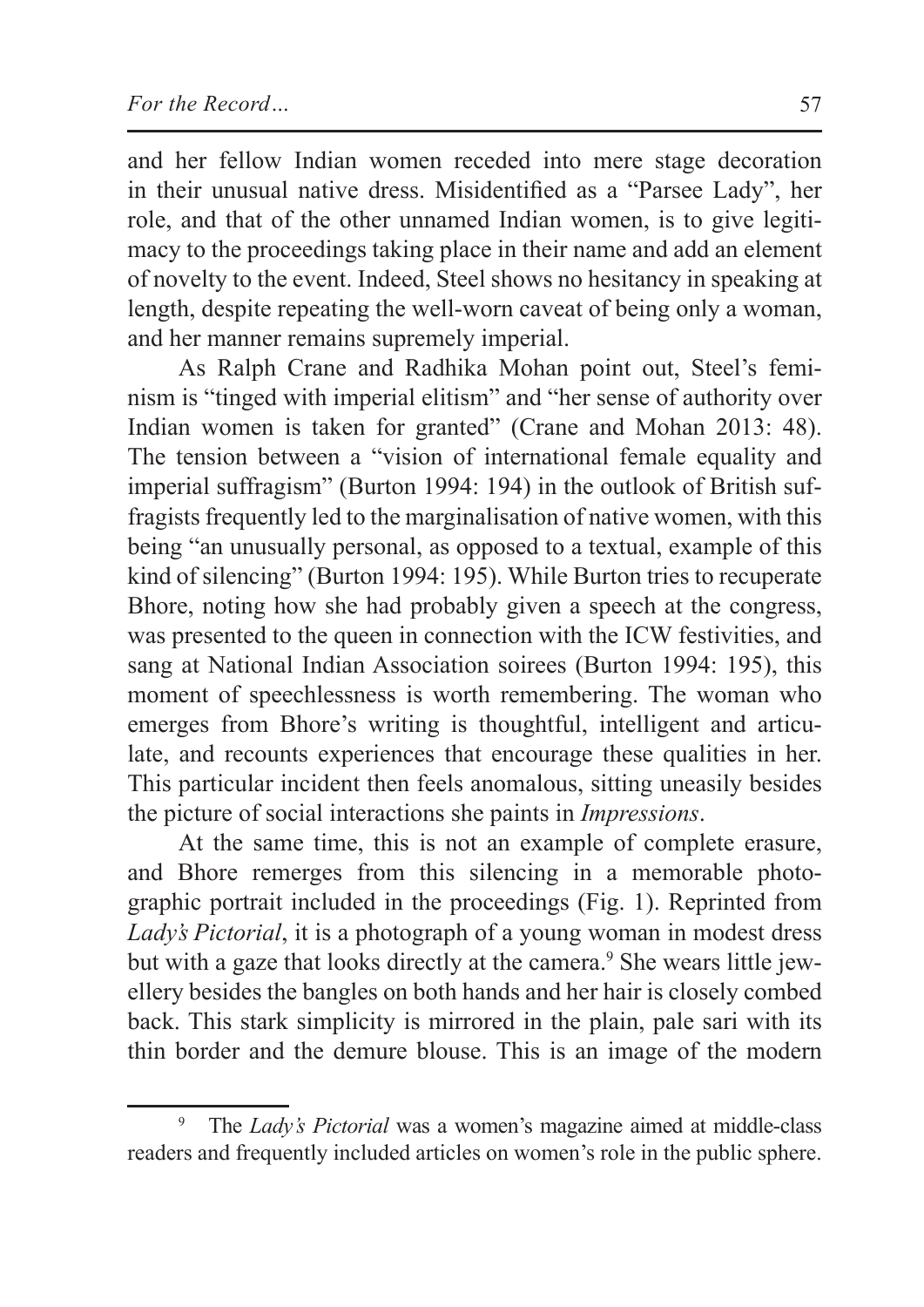Indian woman, one who is marked by her intellectual and her spiritual qualities, rather than any outward signals of wealth, beauty or family affiliation. In this photograph, Bhore is not reduced to an example of Eastern femininity, interesting to British readers because of her foreignness and the unchanging ideal of demure Indian womanhood. She is not simply there to be observed and examined, rather she takes the liberty to look back, defiantly meeting the gaze of those who look at her. Even though she may have not been allowed to speak up for herself at the ICW meeting, or at least all traces of her speech at the meeting have been excised from the official proceedings, her photograph records her palpable and unflinching presence.

### **Recording some impressions**

Bhore's speech is restored in *Some Impressions of England*, which is both the memoir of a journey undertaken as well as a complex ethnography of late-Victorian British culture and society. Rozina Visram's pioneering work has shown that the presence of Indians in Britain goes back at least as far as the earliest days of the British empire in India, and a growing body of historians and literary scholars of empire have argued that colonial subjects were adept at recasting themselves in relation to the customs and practices they found in England. In letters, journals, newspaper articles, travelogues and memoirs, these travellers left behind written records of their encounters that show how they "worked to transform themselves (variously, temporarily, and often unstably) from objects of metropolitan spectacle to exhibitors of Western mores, and displayed for audiences (both public and private, Indian and British) exactly how unmannered and coercive Western "civilisation" could be" (Burton 1998: 3). These men and women often acted as the most exemplary models of that civilisation, even while feeling on its margins and negotiating its terrain in ways that were not always straightforward or easy. Bhore follows this pattern, adopting and accepting without question the everyday conventions she witnesses. However, despite this lack of overt critique, the very fact of her presence in England and her attempt to record her experience disturbs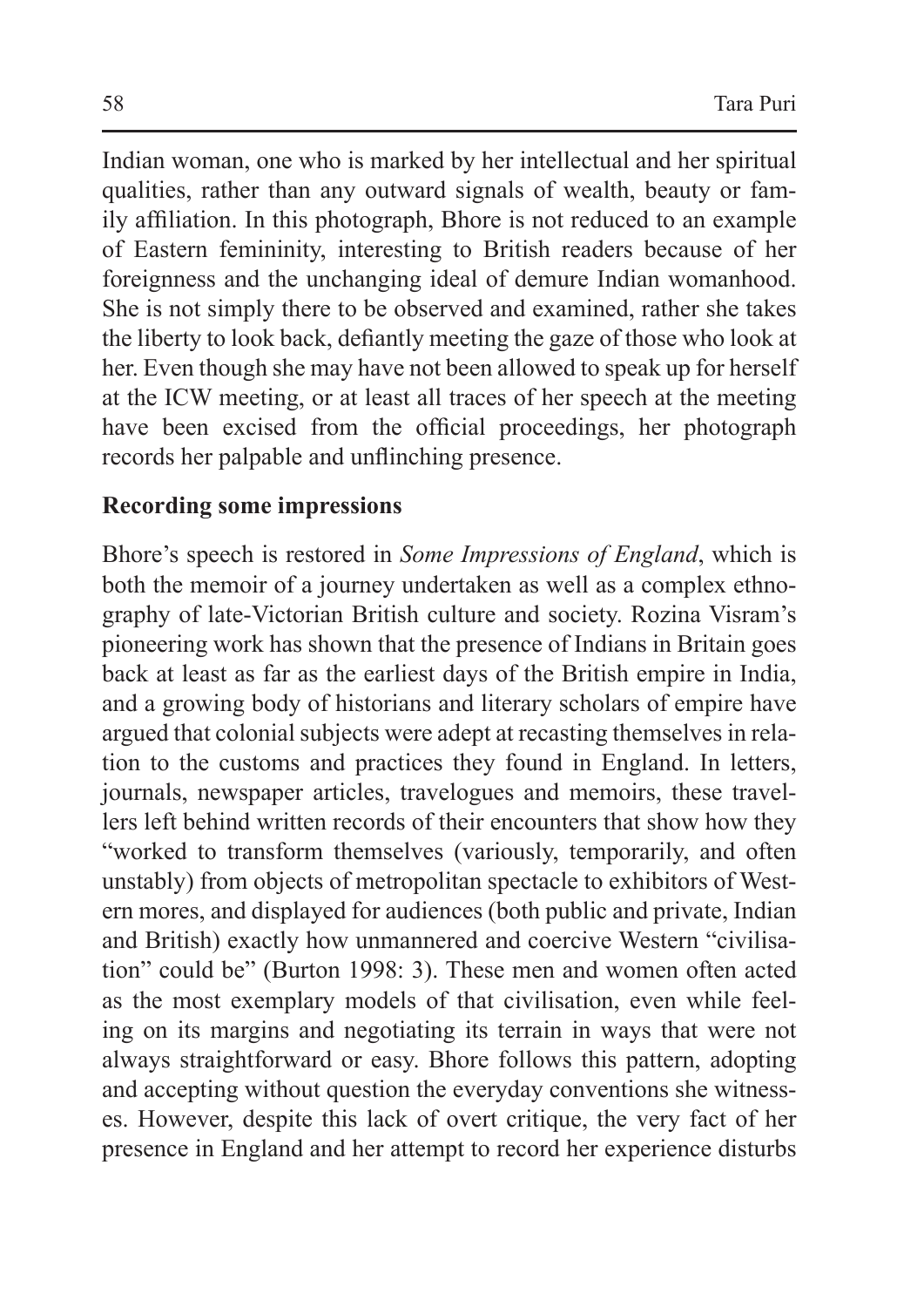the hierarchies of empire and challenges the very basis of imperial power relations. Edward Said has called the intellectual work of writing back to the empire "the voyage in" (Said 1994: 216), drawing on the ideological function of the voyage motif in European literature (especially literature about the non-European world). Said's metaphor is striking, for it brings together the figurative with the actual in a way that suggests how Bhore's writing, like the writing of the Englandreturned, without explicitly expressing a single anti-colonial sentiment, unsettles imperial paradigms.

While it needs to be considered alongside the writings of other England-returned men and women, Mary Bhore's *Impressions* was also part of the emerging literary tradition of Indian women's autobiographical writing. Bhore writes in her own voice, using an "I' from the very beginning of her speech; however, the self that emerges from Bhore's text is fleeting and reticent for the most part. She begins her lecture by noting her embarrassment at having been asked to speak, and justifying her acceptance of the "honour":

I felt myself quite unequal to the task of addressing so critical and intellectual an audience […]. I, however, laid the soothing unction to my soul that the surfeit of good things to which you have been treated so long, had perhaps begun to fall on you, and that your intellectual palate might not be unwilling to turn to something simpler and lighter. Therefore it was that I assented to the proposal. To dignify what I have to say to you with the title lecture would be a misnomer, a talk would be more appropriate. (Bhore 1900: 1)

Her speech is marked by hesitations, partly caused by the fact that she is not a "learned gentleman" and partly by rhetorical convention, the socially expected modesty a woman speaking in public is supposed to assume (Bhore 1900: 1). She presents her "talk" as "general impressions", that would focus on the subjects that most interested her "as a woman" (*ibid*. 2). At this point, the uncertain tone of the first person speaker gives way to the seemingly objective, ethnographic gaze of the newly arrived traveller. Bhore registers that "surprise and bewilderment were [her] chief feelings for some time after arriving in England", but this is not because it was grander than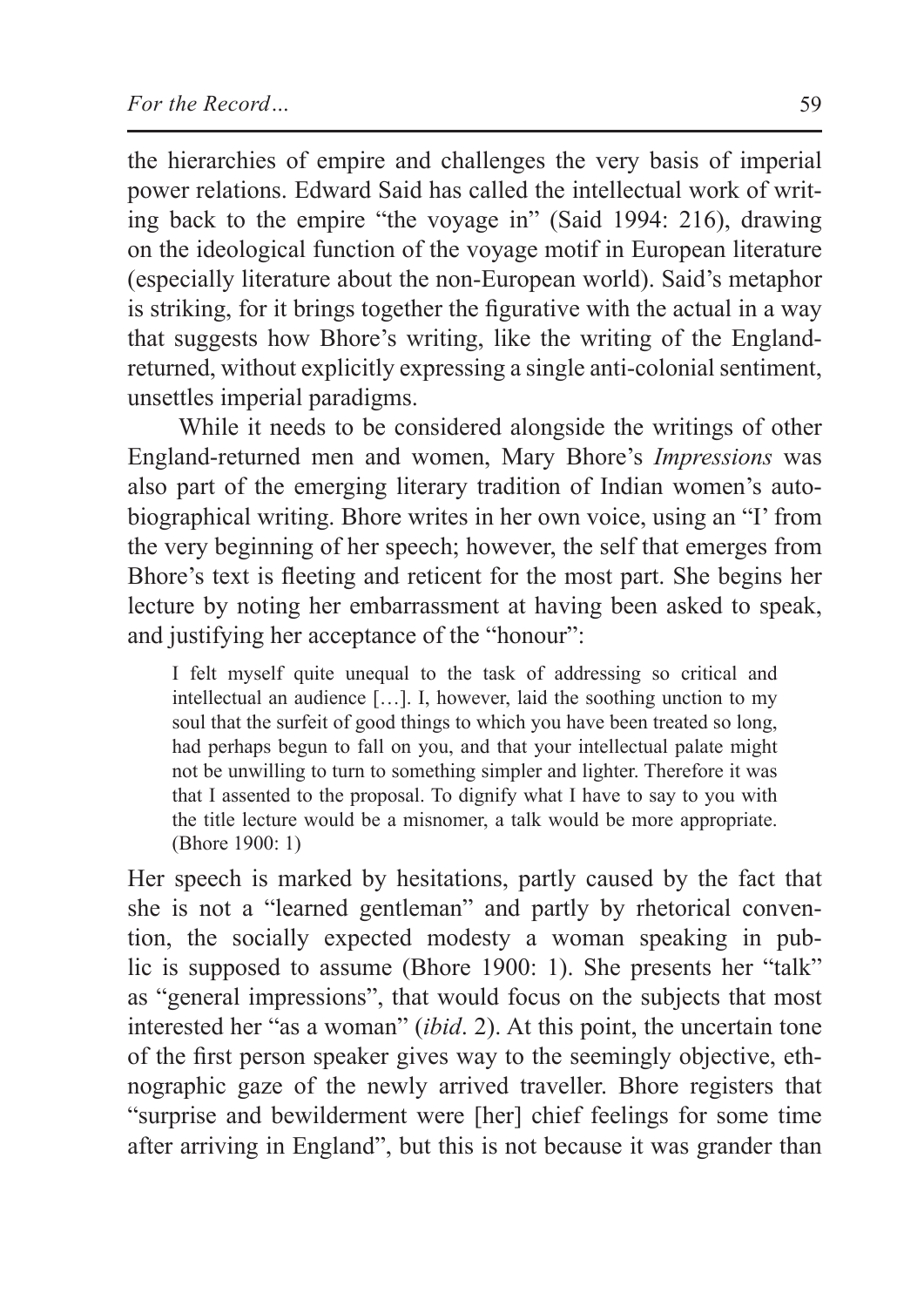what she expected (*ibid*.: 2); indeed, England had already been part of her mental landscape through her reading of magazines and books, as well as conversations with friends and relatives who had visited the country. The surprise came from experiencing the lived reality of English domestic life. As a consequence, she expends much energy trying to describe the ordinary day of an English woman, her role in and influence on the family, and her "influence on the life of the nation" (*ibid*.: 2). This speech then becomes an attempt to relate, in as objective a way as possible, the customs, habits, and mutual differences of these people that she had observed at close range during her English sojourn. In this, it mimics and reverses the tone used by generations of missionaries, imperial administrators, and European travellers in their accounts of India.

Besides a passing mention of how those she meets respond to her presence, a young Indian woman studying in England, her focus remains on the English people she encounters.10 She is particularly observant of the everyday workings of "a well regulated family" (*ibid.*: 3) with its "well ordered nursery" (*ibid.*: 11), and the "higher form of manners" (*ibid.*: 13) taught from an early age to children of both sexes. But what is most remarkable to her is the freedom and training given to women from childhood onwards, so that the girls she meets when studying in Somerville College took the "complete freedom" newly granted to them as if it were "the most usual and natural thing" (*ibid.*: 19). The purpose of this education was sometimes for professional reasons, but more frequently, she notes, these young women were "buil[t] up with healthy minds in healthy bodies, fit to be the associates and companions in future life of the young men who are being prepared by the country to do the great work of the British Empire" (*ibid*.: 21). In this triumphant admiration of the imperial ideal of health and duty, Bhore becomes the perfect British subject, successfully inculcated by the logic of Macaulay's claims about anglicised

<sup>&</sup>lt;sup>10</sup> She notes that everyone she met, "were all interested in my having come from India and in learning anything about it" (*ibid*.: 8–9).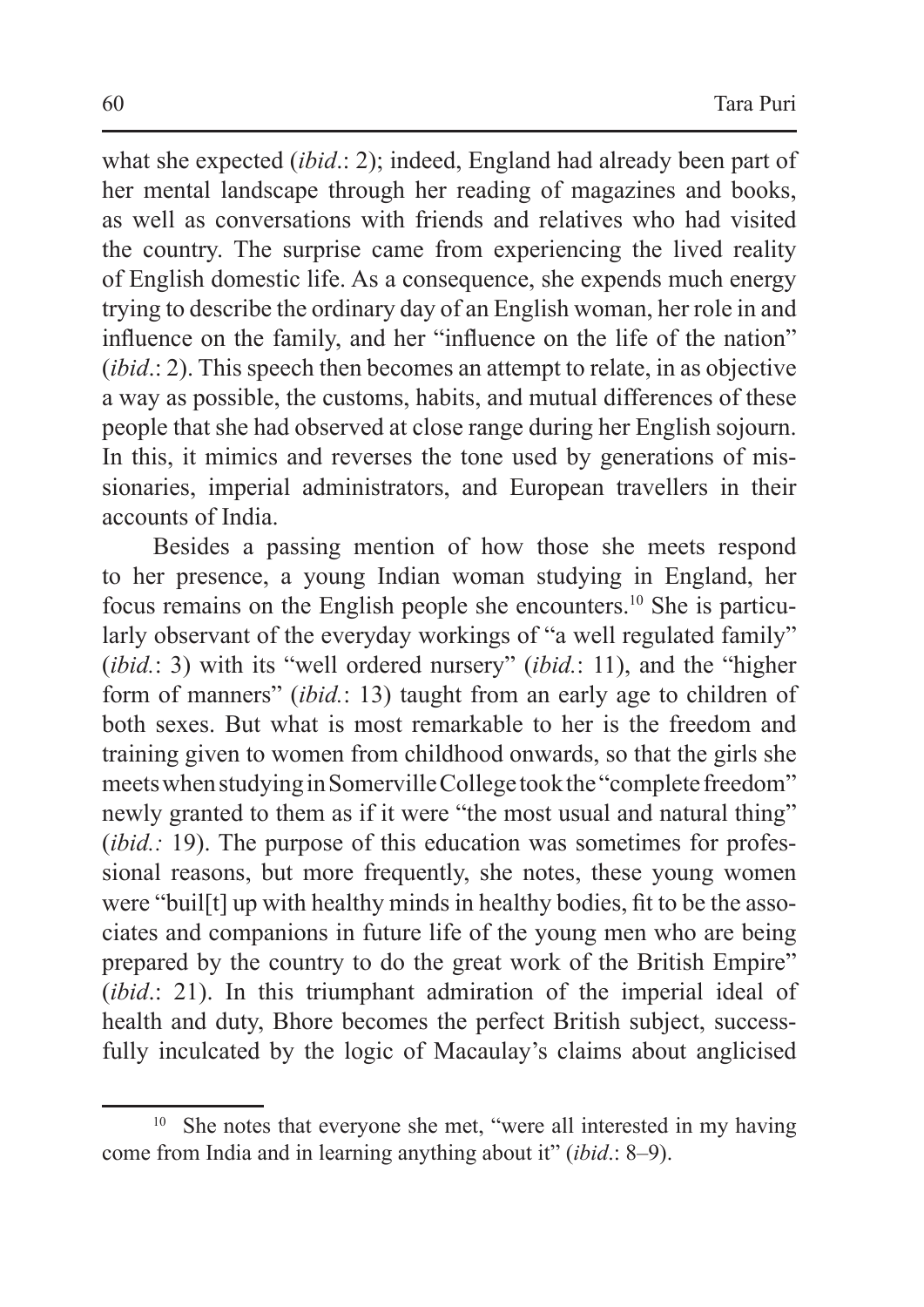Indians. Drawn to Indian men studying for the Indian Civil Service that she met in London, she "anxiously inquired" how they liked English life, feeling some sympathy at their "horror at having to return to a country in which life was comparatively so uninteresting and uninstructive" (*ibid.*: 35). These England-returned men, along with men who had received an education in India modelled on European guidelines, were often cited as the reason for extending a modern education to Indian women. Not only would this education elevate their intellectual abilities, but make them better suited mates to their educated husbands, capable of running well regulated households.

In this call for her Indian readers to admire and emulate the ordered workings of English family life, and by extension the ordered nation, Bhore is not only articulating a straightforward support for the British empire but engaging with a more complex set of discourses and ideas about the shared category of colonial subjecthood. The fond memories that Bhore shares about the time she spends with particular families and friends in England—friends who invited her to stay with them in the country (*ibid.:* 3), the students and tutors at Somerville (*ibid.*: 19–20), those who welcomed her to their social gatherings in Oxford (*ibid*.: 21), the generous and benevolent millionaire's wife (*ibid.*: 23), the enormously wealthy but brave girl who disguised herself to work at a jam factory so that she could understand the lives of the poor (*ibid.*: 25)—reveal that imperial encounters were not always conflictual. Indeed, they could often lead to the forging of real friendships, enabling the formation of what Leela Gandhi calls "affective communities". It is by recalling these affective bonds that allowed her to enter into the intimate lives of newly-made foreign friends that Bhore can articulate a shared commonality between her and them, between the colonised Indian woman and the imperial English woman. From this vantage point, she can then gesture towards that which remains unspoken in this text, but is noticeable in it nonetheless: a desire for claiming equal subjecthood. Sukanya Banerjee makes a powerful argument about imperial citizenship prior to decolonisation, noting that it is textual narratives rather than legislative enactments that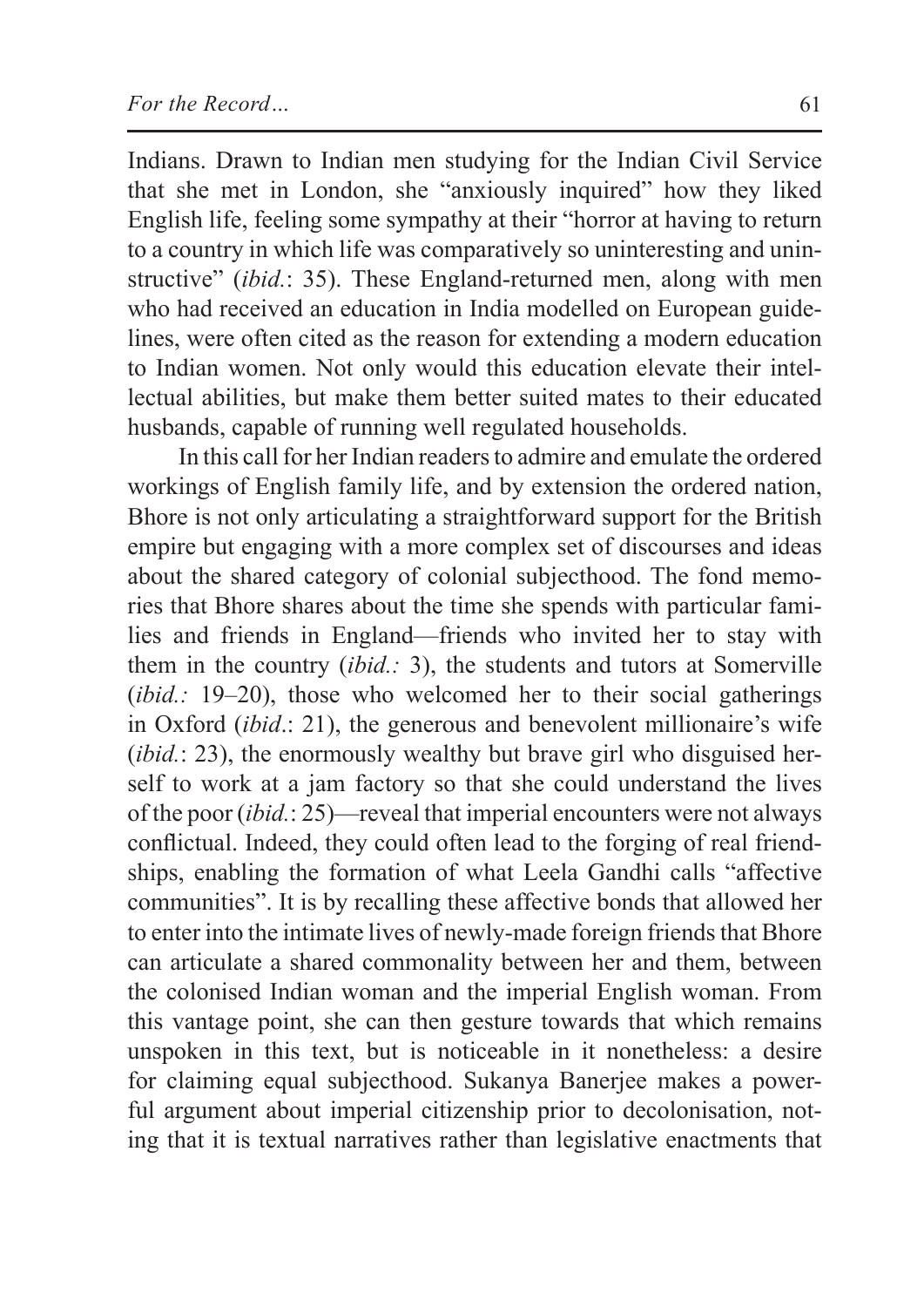allow us to better understand it in this period of late-colonialism. While the legally defined category of citizenship did not exist in the late nineteenth-early twentieth century, texts like Bhore's insist upon the position of their writers as subjects of the Crown, standing alongside and equal to the English men and women of the metropole.

# **Self writing**

Despite this narrativisation of the self as an imperial subject and the ethnographic eye of Bhore's text, *Some Impressions of England* disappoints as a personal and intimate account because it reveals little about Bhore herself. What Mukherjee calls the "modern" genre of autobiography (Mukherjee 2010: 6), Dipesh Chakrabarty connects to the "public and private rituals of modern individualism in India in the nineteenth century" (Chakrabarty: 8), for the modern individual is "supposed to have an interiorized "private" self that pours out incessantly in diaries, letters, autobiographies, novels" (*ibid*.: 9). However, he observes that the numerous autobiographical accounts in India since the mid-nineteenth century have been "remarkably "public" when written by men" and "tell the story of the extended family when written by women" (*ibid*.). Bhore's memoir, though refusing to reveal her self as an "endlessly interiorized subject" (*ibid.*), does not fit this gendered model entirely. She does not write about her personal and familial life, but she does situate her personal experiences in public, though often feminised, spaces.11 Bhore's *Impressions* then occupies an odd space within the genre of the autobiography in general, and Indian women's autobiographical writing in particular.

However, approaching Bhore's memoir by way of Foucault's "Self Writing" provides an insight into the absence of the personal. In this essay, Foucault expands his interest in how subjects transform themselves through the disciplinary technology of writing by

<sup>&</sup>lt;sup>11</sup> Banerjee makes a similar claim for Cornelia Sorabjee's autobiography, *India Calling*, through which Sorabjee presents herself as "an autonomous professional citizen" (Banerjee 2010: 132).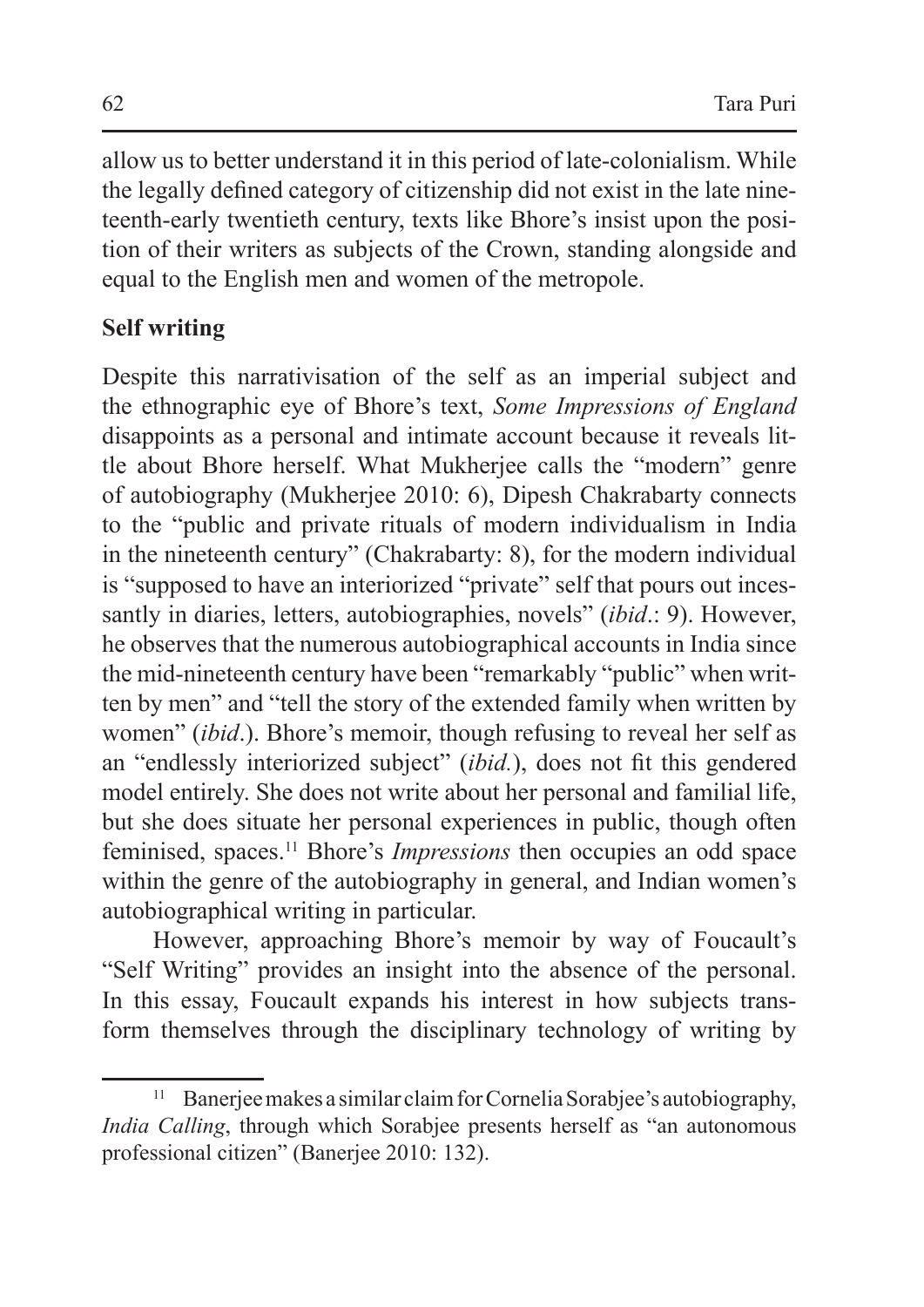conducting a detailed analysis of Greco-Roman and Christian technologies of the self. The argument that Foucault builds through a meticulous and imaginative historical reading rests on a particular form of self writing called *hupomnemata*, or the notebooks or journals kept by ancient Greeks. While scholarship on the autobiographical genre often takes St Augustine's *Confessions* (c. 400) as marking the beginning of the form, Foucault draws our attention to the *hupomnemata* as another precursor of the autobiography.12 In doing this, Foucault is shifting the terrain of the argument which sees the autobiography as personal and confessional, to something that though deeply personal, is not just about self-fashioning but also practices of self-formation that could be held up as examples to others. As he explains, *hupomnemata* were commonplace notebooks, sometimes created by private individuals but could also be public registers, where one might note useful quotations, events that had been witnessed or various reflections. These served the function of memory aids, but more importantly, "[t]hey constituted a material record of things read, heard, or thought, thus offering them up as a kind of accumulated treasure for subsequent rereading and meditation" (Foucault 1997: 209). In other words, they were "a material and a framework for exercises to be carried out frequently: reading, rereading, meditating, conversing with oneself and with others" Foucault (*ibid.*: 210). What is essential to these *hupomnemata* is that they are not just inward looking; they are as interested in creating

<sup>12</sup> As Jill Ker Conway notes, St Augustine's *Confessions* set up the classic pattern of Western narratives that are impelled by the internal development of the male hero, though it is with Jean-Jacques Rousseau's *Confessions* (1781) that this hero is secularised (Conway 1998: 7–8). Indeed, it is Rousseau's Enlightenment man, led by an innate, natural morality and mannerism, who marks the beginning of a new social and political type, as well as a new mode of autobiography. In the context of nineteenth-century India, Chakrabarty notes unequivocally that "autobiographies in the confessional mode are notable for their absence" (Chakrabarty 1992: 9), though Malhotra and Lambert-Hurley's edited book challenges this assumption by expanding the definition of what might count as autobiographical writing.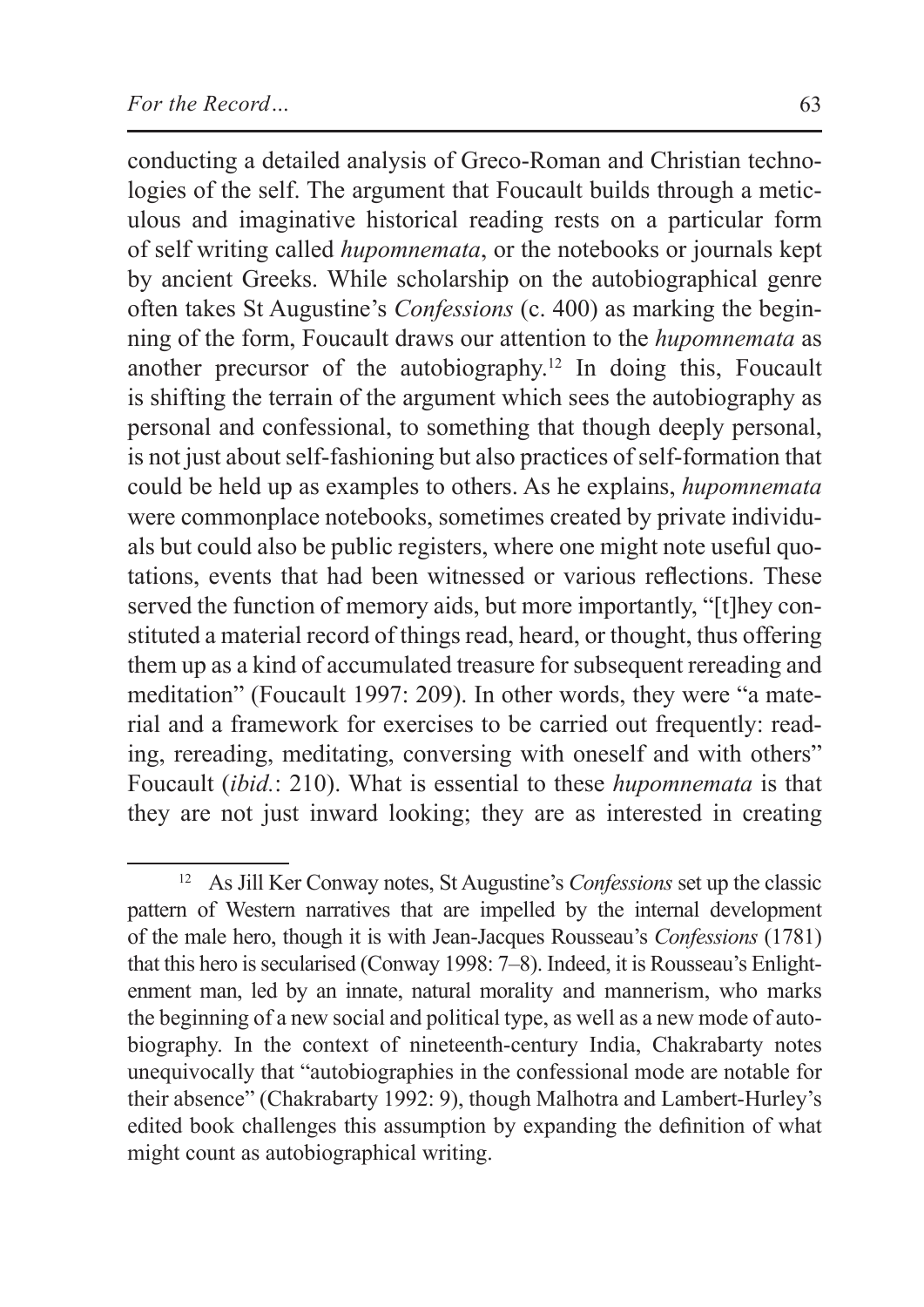the individual who is writing as they are in setting up a reciprocity with the reader encountering what is written.

This becomes an important intervention in the scholarly work done on autobiography because it short-circuits the linearity between the autobiography as a confessional mode to the autobiography as a performative mode, as a kind of textual practice that relies on exposing a secret, hidden self inorder tocreate a self that can be publicly displayed. This kind of argument has been usefully deployed by scholars working on women's life narratives in particular. As Malhotra and Lambert-Hurley maintain, "[f]or a genre that is inherently confessional", notions of performance and performativity allow us to explore how women writers conceptualise the self in South Asia (Malhotra and Lambert-Hurley 2017: 1). Interrupting this seemingly fluid movement from confession to performance brings into question how a non-confessional text presents a self. Returning again to Foucault:

However personal they may be, these *hupomnemata* ought not to be understood as intimate journals […] They do not constitute a "narrative of oneself"; they do not have the aim of bringing to the light of day the *arcana conscientiae*, the oral or written confession of which has a purificatory value. The movement they seek to bring about is the reverse of that: the intent is not to pursue the unspeakable, nor to reveal the hidden, nor to say the unsaid, but on the contrary to capture the already-said, to collect what one has managed to hear or read, and for a purpose that is nothing less than the shaping of the self. (Foucault 1997: 210–211)

Foucault is emphatic that this kind of self writing is neither about keeping forgetfulness at bay, not about confessing hidden thoughts and feelings. It is not intimate, even as it is personal. Its role is not to unearth something that has been buried deep, but to give expression to what is known, what one has heard, what one has witnessed. The fact that this is not simply about creating a "narrative of oneself" has a two-fold consequence: such a text allows both a shaping of the self and a shaping of the other.

Bhore's *Impressions*, like many of the texts written by the Englandreturned, attempts exactly this. I call it an "educational memoir" because it istold in the first person and is narrowly focused on a two-year period of study. There is no attempt to conceal that this account is based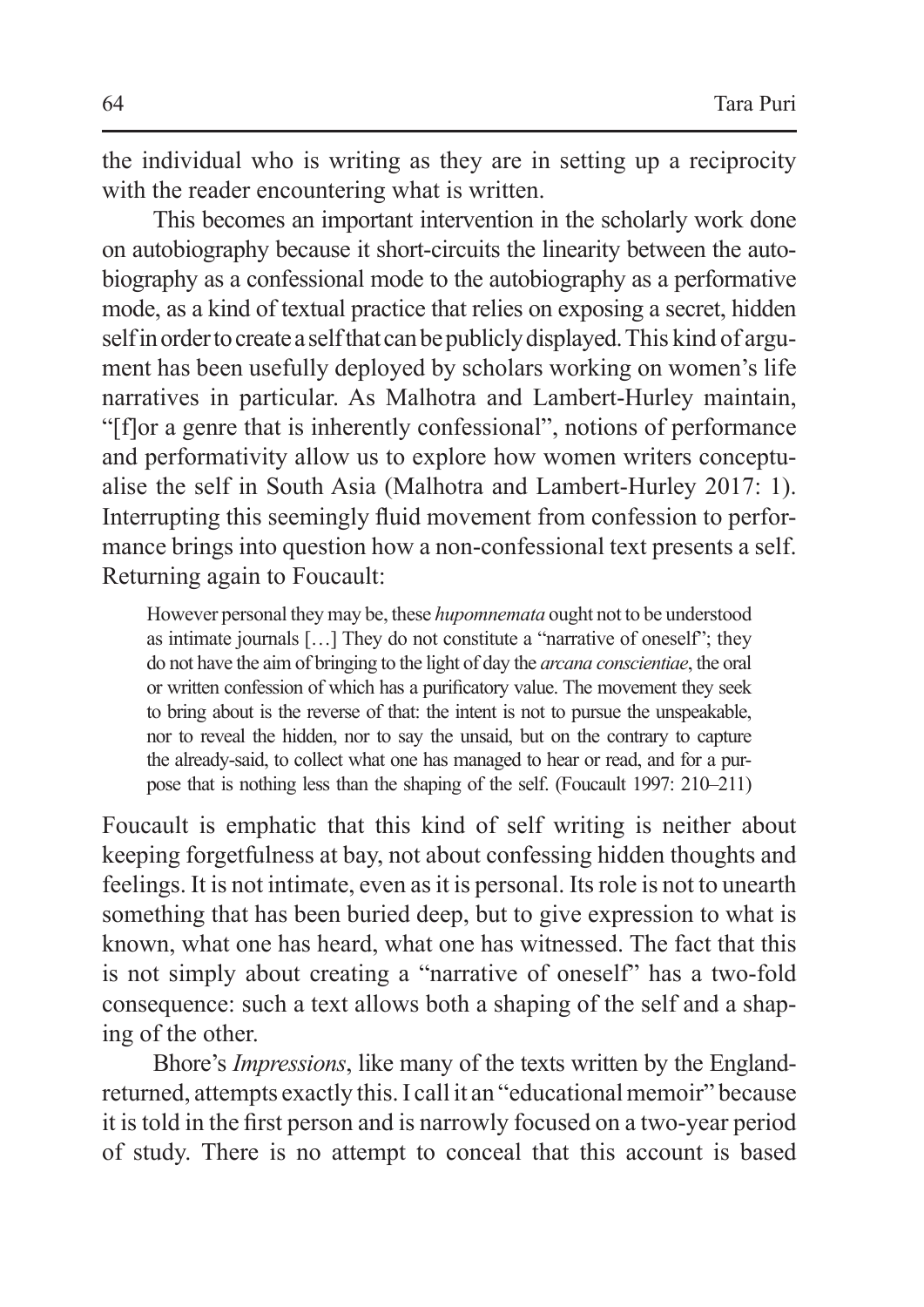on her personal experiences and indeed, it is precisely because she has undergone these experiences that she can assume the authority to speak about them in this manner. However, in mining her personal experience to write what is finally a guide to higher education and domestic life in England, she has to walk a tightrope between recognising her position as remarkable (for the insight she has had into English society) and yet entirely unremarkable (for all she writes about is ordinary and mundane). It is exactly this ordinariness of experience that allows her to hold it up as exemplary: because this is a representative experience, the lessons learned from it can be abstracted and held up as maxims.

*Some Impressions of England* is not an inward exploration, but a record of specific encounters that have shaped a particular kind of self and, most importantly, collating them in a memoir can shape its readers in a particular kind of way. In presenting a detailed description of family life in England and the kinds of freedoms afforded to English women from their infancy, Bhore takes a positive view on English women's habits and experiences, holding them up for a similar appraisal by her readers. In the final pages, her essay marshals these observations about a foreign, though familiar society, to make a strong argument for the education of girls in India. At this point, the memoir explicitly becomes an advice manual. She finally concedes: "I do not say all English women are perfect and that there are no faults in their society" (Bhore 1900: 36). However, she makes a plea for the education of Indian women on the same lines as she has observed in England for English girls, so as to give Indian girls the opportunity to exercise their innate "brightness of intellect" and "strength of character" (*ibid.*: 37). Drawing attention once again to herself as a woman speaking about women's "pursuits and sphere of work" (*ibid.*: 38) to an audience that is largely male, she concludes with the importance of seeing this as essential work for both men and women. The final lines of her speech are given over to Tennyson, with the frequently-quoted stanza from "The Princess" (1847) which ends: "If she be small, slight natured, miserable,/ How shall men grow?" (*ibid.*: 39). A poem about a heroic and unconventional princess who establishes a women's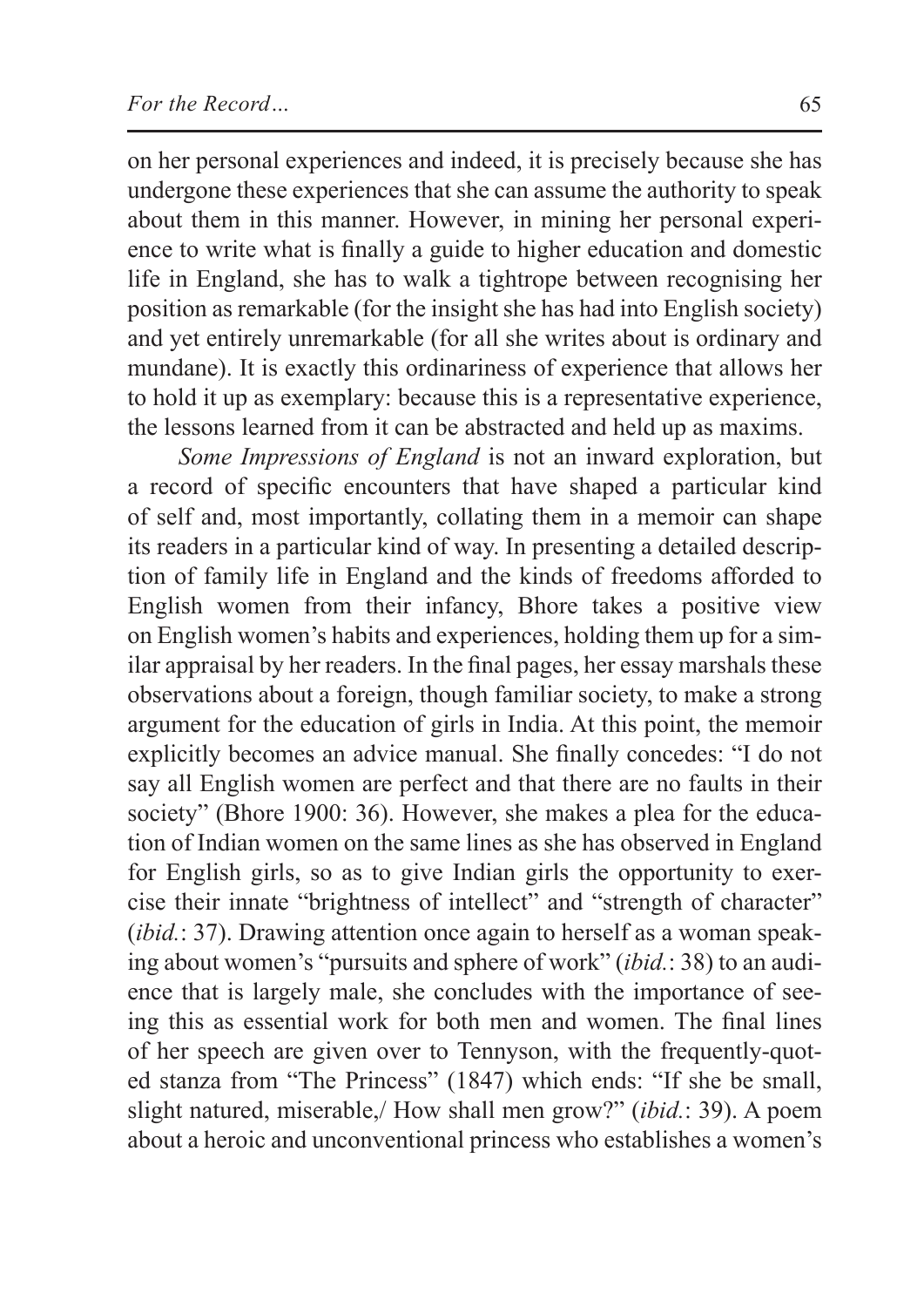university before finally falling in love with a prince, who had entered it in disguise, and settling into a happy marriage, it was often referred to in Victorian appeals for women's education. By ending on this note, Bhore not only shows herself as an educated and cultured woman but also aligns herself with ongoing transnational debates about women's changing role in the public and private spheres, a debate that the readers are encouraged to participate in.

### **Conclusion**

Writing at the end of the nineteenth century, Bhore uses her travelogue to give voice to her experience as an Indian woman visiting the heart of the empire. It is an encounter that is shaped both by her gender and her Christianity, and further mediated by her clear admiration of English domestic life and the culture of easy socialisation between men and women. Despite the absence of any anti-colonial sentiment, I have argued that this is an Indian woman "writing back" to the empire, observing and describing the imperial metropole, instead of being the object of the colonial gaze. Attempting to piece together her biography reveals that even her presence at the International Council of Women meeting in London was entirely marginalised in official proceedings, except for the unexpected portrait from which she looks out with unflinching directness. Bhore herself does not record what must have been a memorable experience in her memoir perhaps because of the sting of this erasure. However, this memoir is less personal than one might expect though it does fit within the pattern of similar writings by England-returned men, and less frequently women. Adapting Foucault's notion of self writing to Bhore's *Impressions* is then an attempt to bring a different perspective to bear on this kind of writing, for it is a conceptual frame that shakes up the usual ways in which autobiographical writing has been seen as confessional or performative. Read through Foucault's paradigm, Bhore's text is about a kind of self-formation that can be held up as an exemplar to its readers: both in the sense of being a model to look up to and a typical example.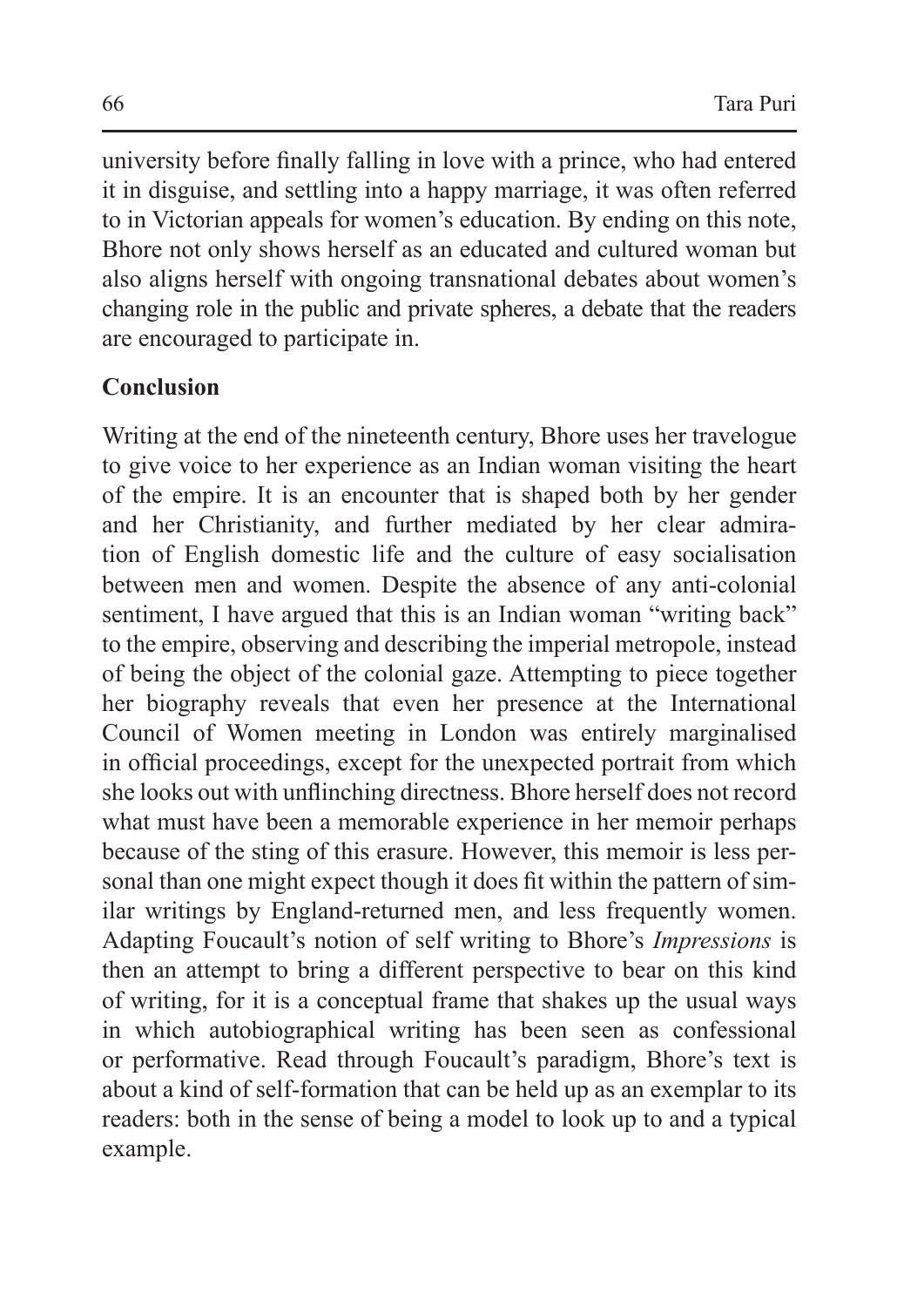I began this article with two epigraphs: one from the feminist writer Ambai and the other from the historian Carolyn Steedman. Both writers here are speaking about the archive, and while elsewhere they recognise the lure of the archive, the expectation and desire it creates, in these lines they speak of its ordinariness and its silence. In Ambai's short story, the library and its collections are slowly turning to dust, but certain kinds of documents are consigned to that fate more quickly than others. The disinterested, slightly disapproving librarian stows these "women's books" on unreachable shelves that are never dusted, and the dust-coated books then by extension themselves become detritus. Steedman's archival work brings her face to face with the disappointments of the archive, but in a slightly different sense from Ambai's dismay. What the historian most frequently finds in "record offices, libraries and repositories" is the mundane stuff of everyday life. In many ways, Bhore's text is completely unexceptional. However, recovering traces of her presence in fin-de-siècle England and restoring the contexts for reading the short record of her sojourn bring her back to history, offering us another account of what it meant to be a female colonial subject who was able to turn the lens back on to the empire.

#### **References**

- Allen, A. T. 2017. *The Transatlantic Kindergarten: Education and Women's Movements in Germany and the United States*. Oxford: Oxford University Press. https://dx.doi.org/10.1093/acprof:oso/9780190274412.001.0001.
- Allender, T. 2016. *Learning Femininity in Colonial India, 1820–1932*. Manchester: Manchester University Press. https://dx.doi.org/10.1080/004676 0X.2016.1262910.
- Ambai. 1993. Anil (The Squirrel). In: S. Tharu and K. Lalita (eds.). *Women Writing in India, vol 2: The 20<sup>th</sup> Century.* New York: The Feminist Press at CUNY.
- Anagol, P. 2005. *The Emergence of Feminism in India, 1850–1920*. Aldershot: Ashgate.
- American Marathi Mission. 1882. *Memorial Papers of the American Marathi Mission, 1813–1881*. Bombay: Education Society Press.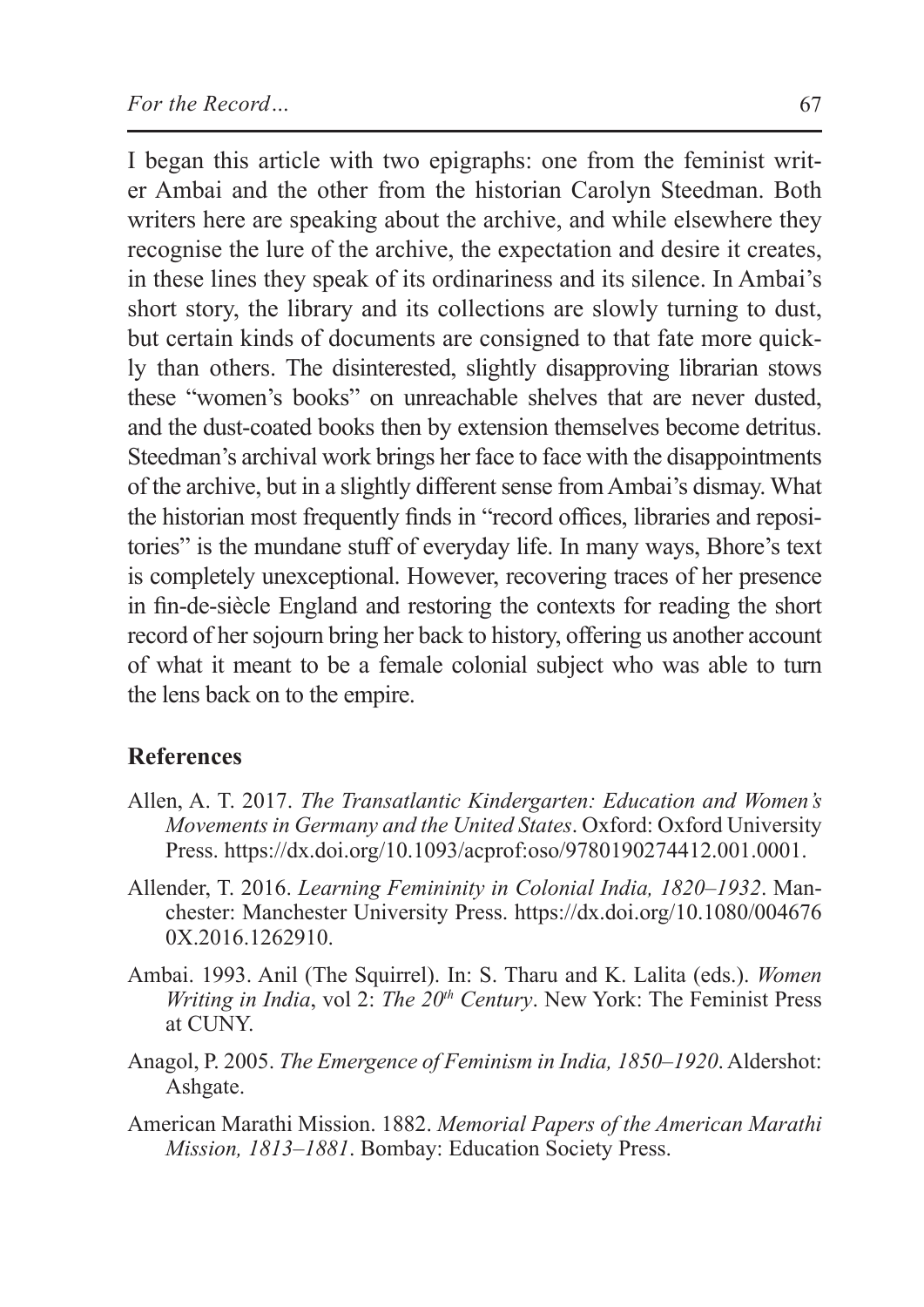- Arondekar, A. 2009. *For the Record: On Sexuality and the Colonial Archive in India*. Durham: Duke University Press.
- Bagchi, B. 2014. Connected and Entangled Histories: Writing Histories of Education in the Indian Context. In: *Paedagogica Historica*, 50(6): 813–821. https://dx.doi.org/10.1080/00309230.2014.948013.
- Banerjee, S. 2010. *Becoming Imperial Citizens: Indians in the Late-Victorian Empire.* Durham: Duke University Press.
- Bhore, M. 1900. *Some Impressions of England*. Poona: Bhau Govind Sapkar.
- Burton, A. 1994. *Burdens of History: British Feminists, Indian Women, and Imperial Culture, 1865–1915*. Chapel Hill, N.C.–London: University of North Carolina Press.
- Burton,A. 1998. *At the Heart of the Empire: Indians and the Colonial Encounter in Late-Victorian Britain.* Berkeley: University of California Press.
- Chakrabarty, D. 1992. Postcoloniality and the Artifice of History: Who Speaks for "Indian Pasts?". In: *Representations*, 37: 1–26, https://dx.doi. org/10.2307/2928652.
- Conway, J. K. 1998. *When Memory Speaks: Exploring the Art of Autobiography*. New York: Vintage.
- Crane, R. and R. Mohan. 2013. *Imperialism as Diaspora: Race, Sexuality, and History in Anglo-India*. Liverpool: Liverpool University Press.
- Forbes, G. 1982. Caged Tigers: "First Wave" Feminists in India. In: *Women's Studies Int. Forum*, 5(6): 525–536, https://dx.doi.org/10.1016/0277- 5395(82)90094-2.
- Forbes, G. 1996. *Women in Modern India*. Cambridge: Cambridge University Press.
- Foucault, M. 1997. Self Writing. In: P. Rabinow (ed.), R. Hurley and others (trans.). *Ethics: Subjectivity and Truth*. (Trans. by R. Hurley and others). London: Penguin.
- Gandhi, L. 2006. *Affective Communities: Anticolonial Thought, Fin-de-Siècle Radicalism, and the Politics of Friendship*. Durham: Duke University Press.
- *Indian Ladies' Magazine* [ILM]. 1901a. K. Satthianadhan (ed.). Vol. 1, No. 1, Jul. 1901.
- *Indian Ladies' Magazine* [ILM]. 1901b. K. Satthianadhan (ed.). Vol. 1, No. 5, Nov. 1901.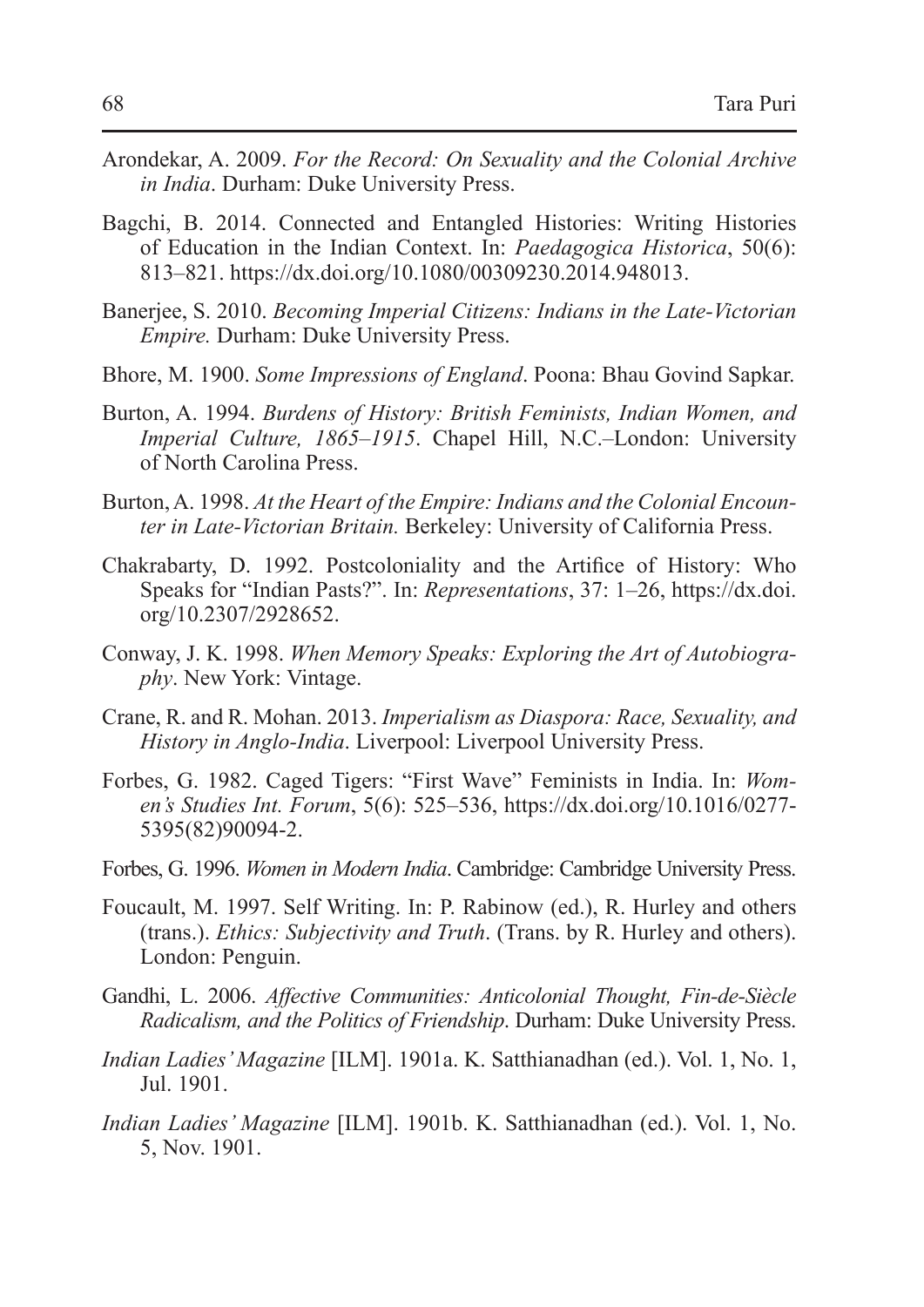- *International Council of Women: Report of Transactions of the Second Quinquennial Meeting Held in London, July 1899* (1900). Introduction by the Countess of Aberdeen (Ishbel Aberdeen). London: T. Fisher Unwin.
- Kosambi, M. 2002. Returning the American Gaze: Pandita Ramabai's *The Peoples of the United States,* 1889. In: *Meridians*, 2(2): 188–212. https://dx.doi.org/10.1353/mer.2002.0033.
- Lahiri, S. 2000. *Indians in Britain: Anglo-Indian Encounters, Race and Identity*. London: Frank Cass.
- Lethbridge, R. 1893. *The Golden Book of India: A Genealogical and Biographical Dictionary of the Ruling Princes, Chiefs, Nobles, and Other Personages, Titled or Decorated, of the Indian Empire*. London: Macmillan.
- Macaulay, T. B. 1920. Minute by the Hon'ble T.B. Macaulay, dated the  $2<sup>nd</sup>$ February 1835. In: H. Sharp (ed.). *Selections from Educational Records, Part I (1781–1839).* Calcutta: Superintendent, Government Printing: 107–117.
- Malhotra, A. and S. Lambert-Hurley (eds.). 2017. *Speaking of the Self: Gender, Performance and Autobiography in South Asia*. Delhi: Zubaan.
- Mukherjee, S. 2010. *Nationalism, Education and Migrant Identities: The England-Returned*. London–New York: Routledge. https://dx.doi. org/10.4324/9780203092187.
- Nijhawan, S. 2013. *Women and Girls in the Hindi Public Sphere: Periodical Literature in Colonial Northern India*. Oxford: Oxford University Press. https://dx.doi.org/10.1093/acprof:oso/9780198074076.001.0001.
- Puri, T. forthcoming. Women's Magazines and the Making of the New Indian Woman, 1860–1930. In: A. Bonea and M. Mann (eds.). *Print Journalism in India: Historical Perspectives and Contemporary Developments*. New Delhi: Oxford University Press.
- Ramabai, P. 2003. *Pandita Ramabai's American Encounter: The Peoples of the United States* (1889). Translated and edited by Meera Kosambi. Bloomington: Indiana University Press.
- Said, E. 1994. *Culture and Imperialism*. New York: Vintage Books.
- Sarkar, T. 2001. *Hindu Wife, Hindu Nation: Community, Religion and Cultural Nationalism*. Delhi: Permanent Black.
- Satthianadhan, K. 1998. *Saguna: The First Autobiographical Novel in English by an Indian Woman* (1892). (ed. by C. Lokugé). New Delhi: Oxford University Press.